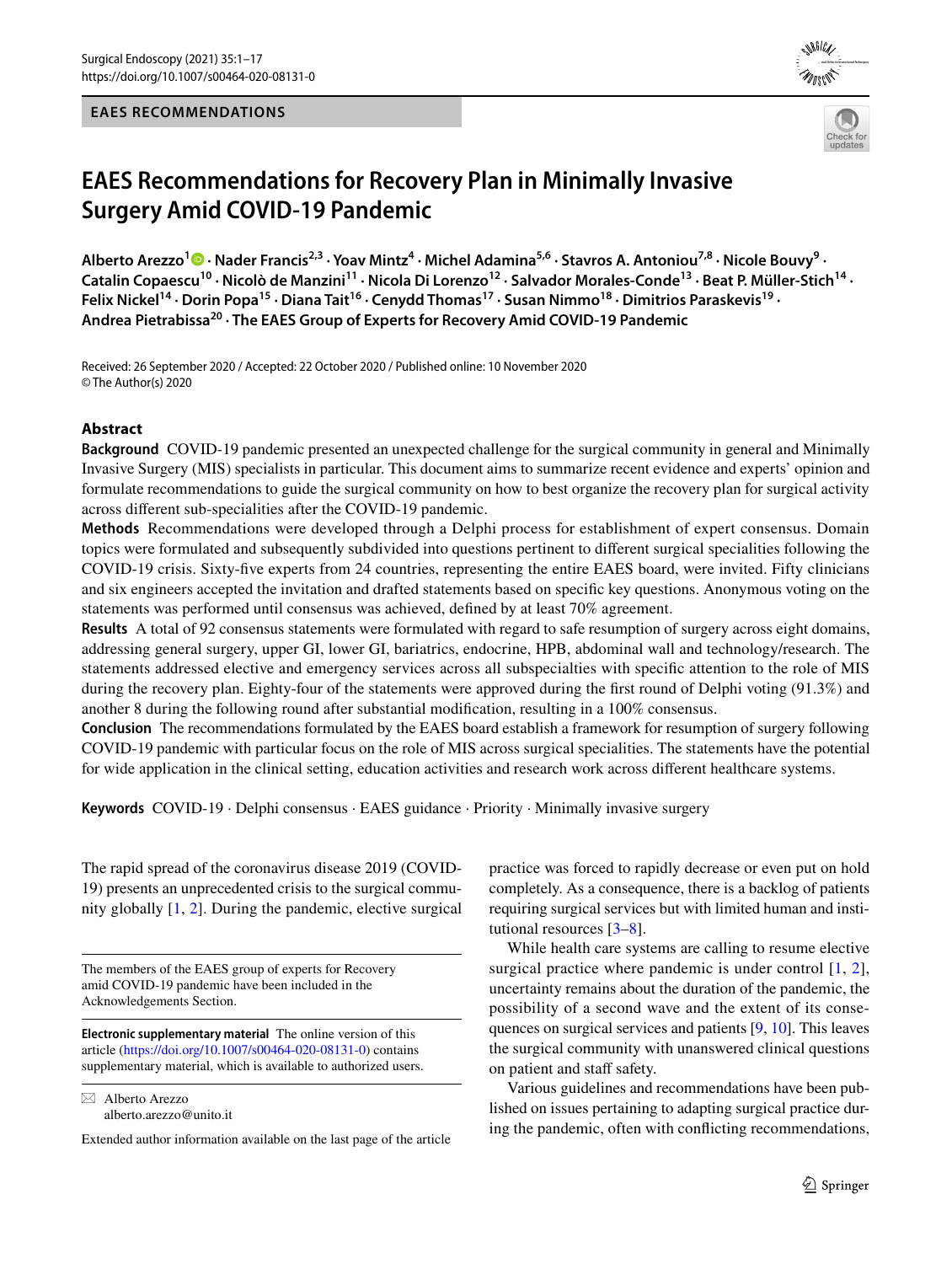whereas many may not have been based on research evidence [\[11](#page-15-6)[–14](#page-15-7)]. Preliminary guidelines recommended against performing laparoscopic surgery to avoid putative risks of SARS-CoV2 transmission via aerosolization due to pneumoperitoneum but were later revised recommending laparoscopic surgery under restrictions [[15\]](#page-15-8). Several subsequent guidelines did not recommend against laparoscopic surgery; however, they advised strict precautions such as closed circuit smoke evacuation and the use of fltering system and personal protective equipment (PPE) [[16](#page-15-9)[–19](#page-15-10)]. The role of MIS has been argued to be more favourable in SARS-CoV-2 positive patients, as the potential benefts of MIS might exceed the risk of pneumoperitoneum on cardiovascular and respiratory systems [\[20](#page-15-11)].

Furthermore, there is substantial uncertainty with regard to specifc questions related to laparoscopic procedures, and structured guidance pertinent to MIS procedures is lacking. There is an urgent need for practice-based recommendations in specifc clinical situations with regard to safety precautions for patients and staff amidst the COVID-19 pandemic [\[21\]](#page-15-12).

The purpose of this EAES initiative was to generate an updated and comprehensive set of management recommendations for MIS for each subspeciality of general surgery. This consensus was also designed to document the broader experts' opinion on how to optimize the use of human and institutional resources including the use of MIS techniques for patient beneft.

# **Methods**

A steering group (SG) was formed comprising of six experts from the EAES Executive Board (AA, NF, YM, SM, DP and AP) who organized the project and guided the data synthesis. IRB approval and informed written consent were not required. The steps of the consensus process are outlined below.

# **Identifcation of domains and formulation of questions**

The clinical questions were divided into eight domains: (i) general (ii) Hepatobiliary & Pancreatic (HPB), (iii) Bariatrics (B), (iv) Abdominal Wall (AW), (v) Endocrine (E), (vi) Upper Gastrointestinal (UGI), (vii) Lower Gastrointestinal (LGI), (viii) technology and research. Domains (ii) to (vii) were divided into two subdomains: emergency and elective.

#### **Identifcation of experts to address questions**

Fifty-Five out of EAES board members accepted the task to contribute to this project and were divided into eight subgroups organized by the domain topics and led by a designated chair (Table [1\)](#page-1-0). In addition, key stakeholders were invited to provide expert input into the multidisciplinary aspects of this project including anaesthesiology, radiology and oncology and were allocated to a relevant group, based on their expertise.

## **Search methods and inclusion criteria**

Based on the research questions, a literature search was designed and performed by two independent EAES experts (AA, NF). The PubMed and Embase databases were queried for articles published before May 10th, 2020. Inclusion criteria were systematic and narrative reviews, commentaries, randomized clinical trials, cohort studies and case series on the subject of surgery during the COVID-19 and other pandemic published in the English language. Search syntaxes used was (COVID OR 'SARS CoV 2′ OR coronavirus AND surgery).

<span id="page-1-0"></span>**Table 1** Expert group members and topic allocations

| $\ldots$                           |                          |                                                                                                                                                                                                                                                     |
|------------------------------------|--------------------------|-----------------------------------------------------------------------------------------------------------------------------------------------------------------------------------------------------------------------------------------------------|
| Topic                              | Leader                   | Experts                                                                                                                                                                                                                                             |
| General introduction               | Catalin Copaescu         | Emina Letić, Silviu Daniel Preda, Alice Tsai, Ewelina Malanowska, Dusan Lesko, Wlodzimierz<br>Majewski, Ludovica Baldari                                                                                                                            |
| Hepatobiliary                      | Nicolò de Manzini        | Luca Morelli, Andreas Shamiyeh, Gil Faria                                                                                                                                                                                                           |
| <b>Bariatrics</b>                  | Nicola Di Lorenzo        | Francesco Maria Carrano, Piotr Mysliwiec, Gunnar Ahlberg                                                                                                                                                                                            |
| Abdominal Wall                     | Stavros Antoniou         | Elisa Cassinotti, Samir Delibegović, Lubomír Martinek                                                                                                                                                                                               |
| Endocrine                          | Nicole Bouvy             | Eugenia Yiannakopoulou, Marguerite Gorter-Stam, Hendrik Jaap Bonjer                                                                                                                                                                                 |
| Upper GI                           | Beat P. Müller-<br>Stich | George Hanna, Hans Fuchs, Miloš Bjelovic, Sheraz Markar, Philip Wai Yan, Chiu, Bang Wool<br>Eom, Young-Woo Kim, Carmen Balagué Ponz, Marlies Schijven                                                                                               |
| Lower GI                           | Michel Adamina           | Luigi Boni, Thomas Carus, George Theodoropoulos, Antonello Forgione, Marco Milone, Wanda<br>Luisa Rita Petz, Predag Andrejevic, Dejan Ignjatovic, Thanjakumar Arulampalam, Kenneth<br>Campbell, Manish Chand, Mark Coleman, Christos Kontovounisios |
| Technology & Research Felix Nickel |                          | Chen Sagiv, Fanny Ficuciello, Stefania Marconi, Pietro Mascagni, Kiyokazu Nakajima, Francisco<br>Miguel Sánchez Margallo, Tim Horeman, George Mylonas, Pietro Valdastri                                                                             |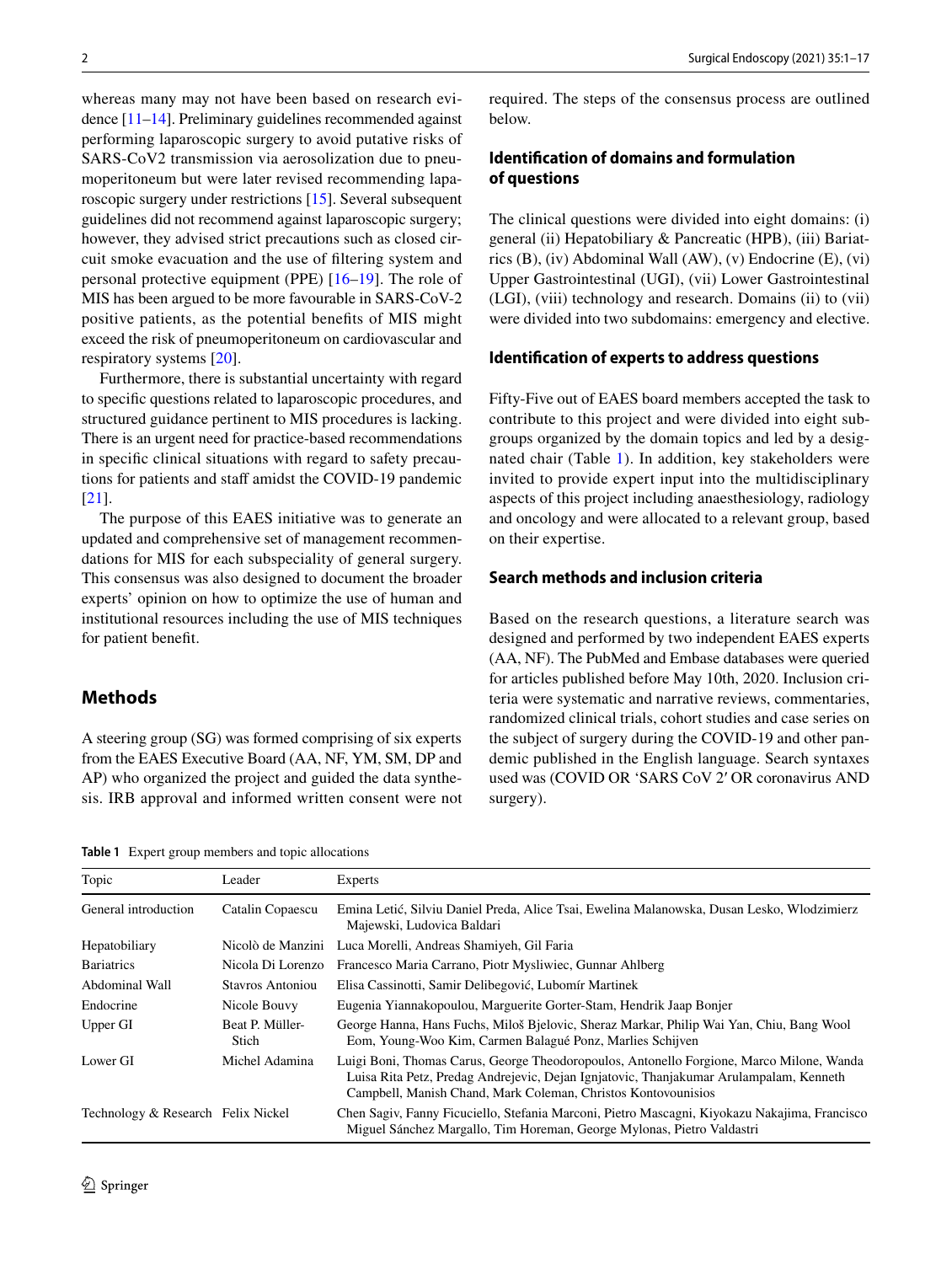#### **Formulation of questions and statements**

# Questions were drafted and submitted to the steering group, which approved them prior to sending them to the subgroups to formulate statements in response to these questions. Statements were generated by each subgroup in each topic question of their domain. Each group was advised to include any available evidence to support their statements and when evidence was not available, experts' opinion was considered. Each group conducted a literature research and drafted statements and recommendations in response to their research questions. The literature review was reported in accordance with PRISMA statement standards for systematic reviews and meta-analyses [\[22](#page-15-13)]. Statements were then submitted to the steering group (SG) who did not participate in the formulation of these statements or in the voting process. After structural editing by the SG group, all questions were unanimously approved by all experts (Table [1\)](#page-1-0).

#### **Voting and data analysis**

The statements received from each subgroup of experts was compiled by the SG and a modifed Delphi methodology process was followed to reach agreement among all the experts on all statements and recommendations [\[23](#page-15-14)].

EAES board members voted to declare agreement or disagreement with the statements using closed-ended questions (agree or disagree), whereas there was an option to submit free text comments. The Delphi process was implemented through the SurveyMonkey electronic platform [\(https://nl.surveymonk](https://nl.surveymonkey.com) [ey.com\)](https://nl.surveymonkey.com). To reduce the possibility of bias among participants, the authors of the statements and the resultant votes/comments remained anonymous. Each statement was subjected to live voting by all experts including key stakeholders and excluding the steering committee.

Consensus was achieved when a statement reached at least 70% expert agreement. Statements with less than 70% agreement in the frst round were returned to the expert subgroup who modifed them according to the comments. The subgroups had the option to revise statements based on feedback for further voting.

The results of the consensus are summarized using descriptive statistics. The manuscript was then drafted with the recommendations following completion of all voting and statement formulation and sent to all members for revision, input and approval prior to submission for publication.

#### **Results**

Ninety-two statements were generated by the subgroups across the eight topics. The full text literature analyses and references used to generate statements and recommendations for all topics are included as Appendix 1.

Eighty-four out of 92 statements (91%) were approved in the frst round and further 8 modifed statements were approved in the second round.

Overall, the Delphi process approved 92 statements (100%) for the consensus guidelines. The questions, fnal recommendations and respective approval rates in each step of the Delphi processes are summarized in Table [2](#page-3-0).

Initial disagreement was regarded priorities depending on local resources, the use of energy dissection devices and the risk of aerosolization, the indication for stenting for obstructed colorectal cancer, the indication of laparoscopic lavage for diverticular disease, the indication of neoadjuvant treatment for early rectal cancer in order to postpone surgery, the management of undiagnosed pancreatic lesions, the indication for intragastric balloons to postpone bariatric surgery and the indication for endoscopic therapies for achalasia and refux disease to postpone surgery.

# **Discussion**

The study achieved its objective of formulating EAES evidence-based recommendations to provide guidance on the resumption of MIS across various general surgery specialities, taking into account the serious burden on our healthcare systems caused by the COVID-19 pandemic. These statements provided descriptive safety guidance measures that should be undertaken in the recovery plan for elective and emergency surgery across all subspecialties with specifc measures for MIS.

In a recent survey, over 28 million patients are awaiting treatment worldwide, a number which continues to grow in the setting of new restrictions on delivery of care and a pandemic that is still evolving [\[24](#page-15-15)]. As this progression is expected to continue, and given the uncertainty about the ongoing pandemic, adaptive changes are required in procedure-based specialties to include safety, logistic, service relocation, economic and ethical considerations [[25](#page-15-16)[–30\]](#page-16-0).

Through this project, consensus was achieved on all the proposed statements by the expert across the diferent domains, providing specifc guidance on how to safely resume MIS and implement adaptive changes in procedure specific manner.

This project adhered to Delphi principles dictating anonymous voting. The selection of the steering group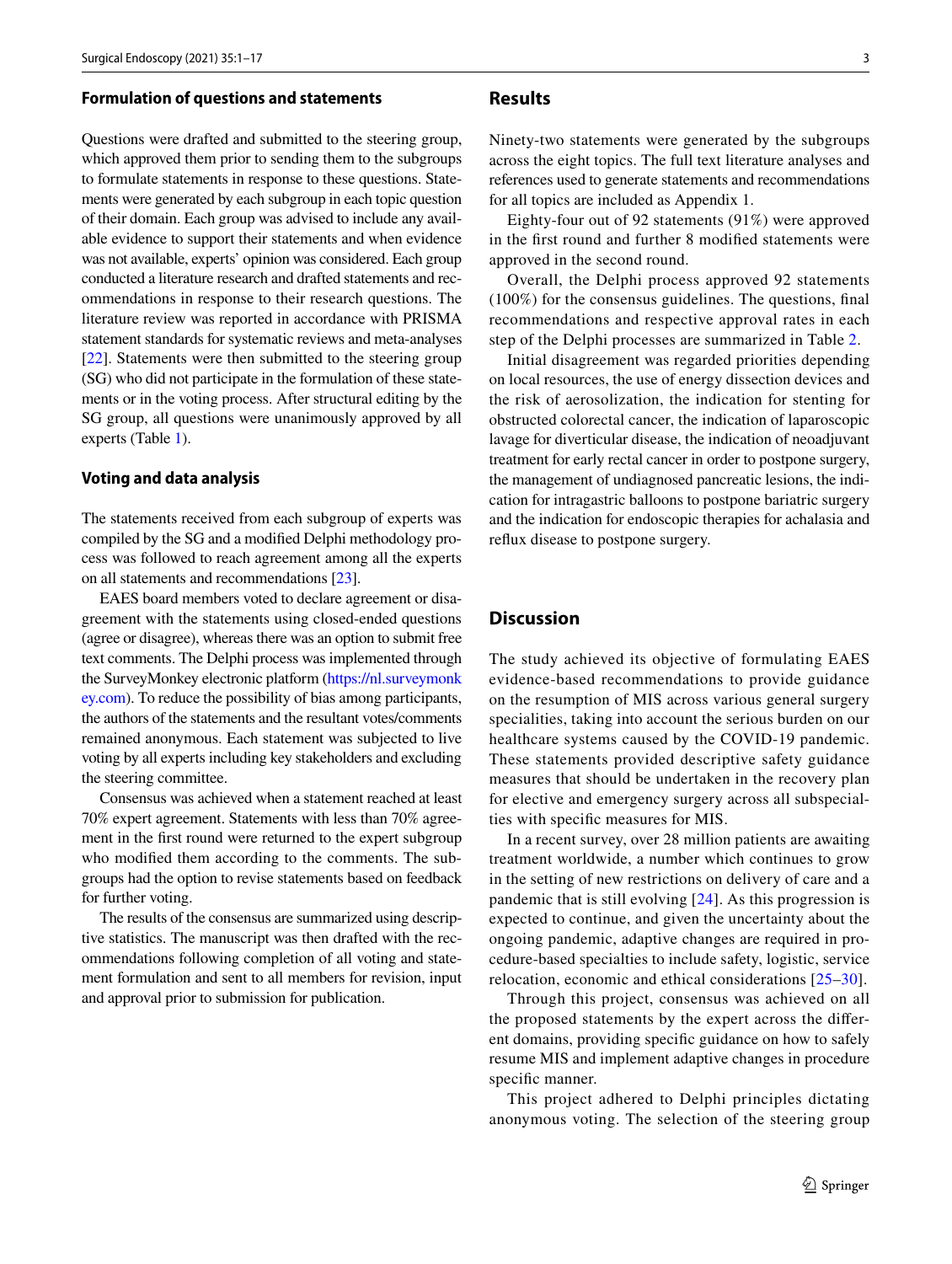<span id="page-3-0"></span>

|                        | Questions                                                                                                                                                                | Statement                                                                                                                                                                                                                                                                                             | 1st round %<br>YES | round<br>YES<br>2nd |
|------------------------|--------------------------------------------------------------------------------------------------------------------------------------------------------------------------|-------------------------------------------------------------------------------------------------------------------------------------------------------------------------------------------------------------------------------------------------------------------------------------------------------|--------------------|---------------------|
| Introductory questions | during COVID-19 pandemic?<br>1. What are the appropriate measures to mitigate the risks of<br>general anaesthesia in patients                                            | 1. All patients requiring surgery under general anaesthesia should<br>be tested for COVID-19 by means of RT-PCR                                                                                                                                                                                       | 79%                |                     |
| Patient safety         | a. Asymptomatic<br>b. Symptomatic                                                                                                                                        | 2. In case of PCR testing not available, imaging modalities such<br>as CT or US lung scan can be used as a diagnostic tool before<br>general anaesthesia                                                                                                                                              | 90%                |                     |
|                        |                                                                                                                                                                          | 3. Surgical procedures should be carefully prioritized based on<br>local resources, the regional control of the COVID-19 pan-<br>demic and the patients' medical condition                                                                                                                            | 65%                | 98%                 |
|                        |                                                                                                                                                                          | 4. When indicated, emergency surgery should be performed in all<br>patients regardless of their COVID-19 status                                                                                                                                                                                       | 94%                |                     |
|                        |                                                                                                                                                                          | 5. In COVID-19 positive patients, elective surgery for cancer and<br>progressive diseases should be considered only after a negative<br>PCR COVID-19 test                                                                                                                                             | 80%                |                     |
|                        |                                                                                                                                                                          | 6. In case of overutilization of hospital resources alternative/hold-<br>ing oncological therapies could be proposed to treat cancer in<br>COVID-19 negative patients                                                                                                                                 | $80\%$             |                     |
|                        |                                                                                                                                                                          | 7. In case of symptomatic patients either suspected or confirmed<br>COVID-19 positive, regional anaesthesia techniques should be<br>considered when possible                                                                                                                                          | 92%                |                     |
| Introductory questions | 2. What is the optimal surgical approach during COVID-19<br>pandemic in COVID+0 symptomatic?                                                                             |                                                                                                                                                                                                                                                                                                       | 94%                |                     |
| Surgical approach      | a. In elective vs. emergency cases                                                                                                                                       |                                                                                                                                                                                                                                                                                                       |                    |                     |
|                        | b. in patients with moderately to severely compromised respira-<br>tory function (CPAP or endotracheal intubation)                                                       |                                                                                                                                                                                                                                                                                                       |                    |                     |
|                        | c. in patients with mild to moderately compromised respiratory<br>function (requiring mask oxygen therapy only)                                                          |                                                                                                                                                                                                                                                                                                       |                    |                     |
|                        | d. in patients with normal respiratory function—Patients with<br>either no symptoms or mild symptoms, without interstitial<br>pneumonia or other pulmonary complications |                                                                                                                                                                                                                                                                                                       |                    |                     |
|                        | 3. What is the optimal surgical approach during COVID-19<br>pandemic in COVID - or unknow but not suspected?<br>a. In elective vs. emergency cases                       | 8. General preference for minimal invasive surgery (MIS) accord-<br>ing to guidelines should not change both in COVID-19 negative<br>tings, unless otherwise contraindicated, if adequate equipment<br>and positive patients as well as in elective and emergency set-<br>and expertise are available |                    |                     |
|                        |                                                                                                                                                                          | 9. No a priori contraindication to a minimally invasive approach<br>should be stated in COVID-19 positive patients with normal,<br>mild or moderately compromised respiratory function                                                                                                                | 92%                |                     |
| Staff protection in OR | protection equipment (PPE) that<br>should be used during abdominal surgery in?<br>4. What is the optimal personal                                                        | 10. The OR personnel should use standard PPE when operating<br>on a tested COVID-19 negative patient                                                                                                                                                                                                  | $80\%$             |                     |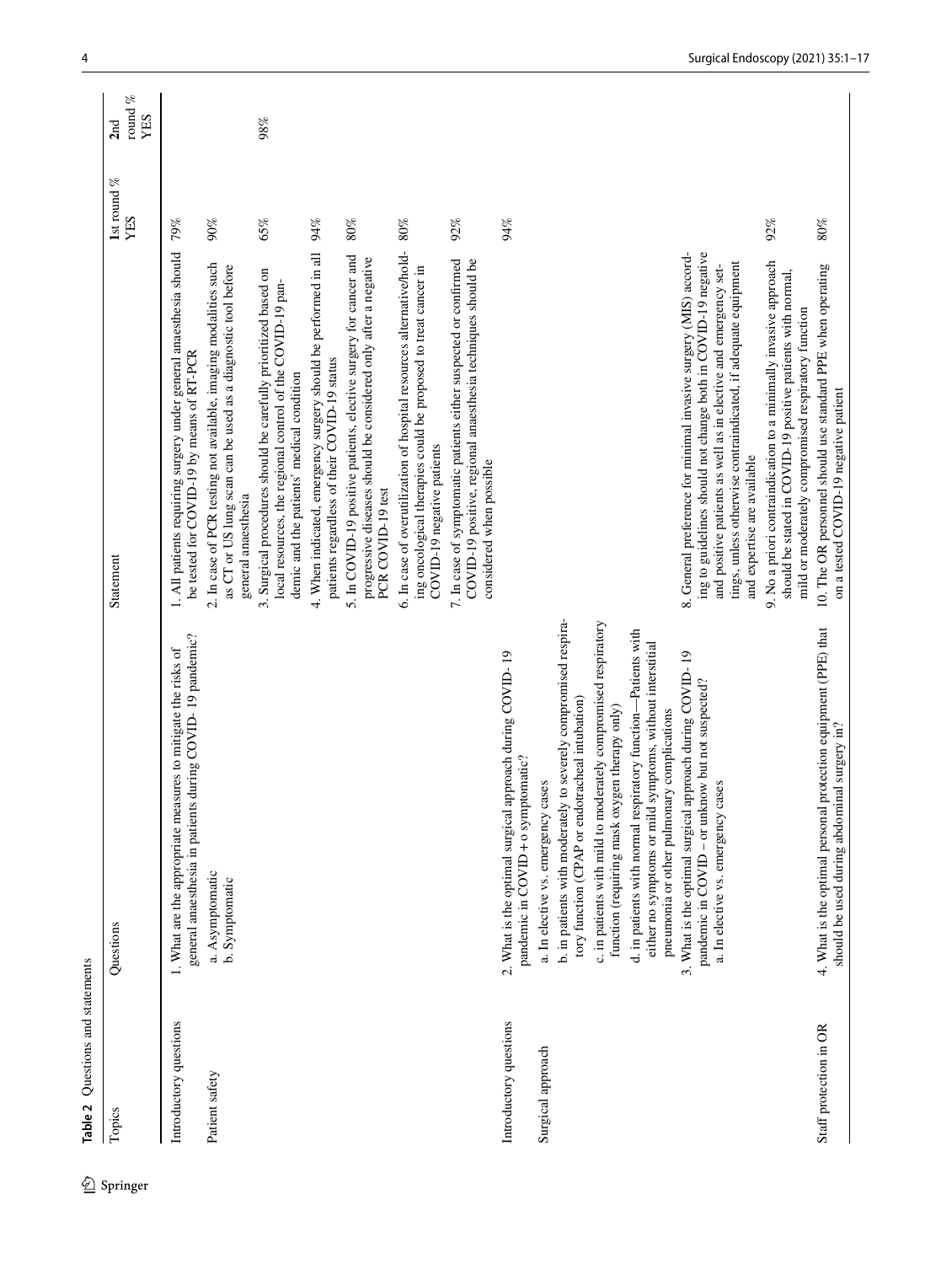| Table 2 (continued)                                                           |                                                                                                                                                                                                                                                                                                                                                 |                                                                                                                                                                                                                                                                                                                                                                                                                                                                                                                                                                                                            |                                   |                          |
|-------------------------------------------------------------------------------|-------------------------------------------------------------------------------------------------------------------------------------------------------------------------------------------------------------------------------------------------------------------------------------------------------------------------------------------------|------------------------------------------------------------------------------------------------------------------------------------------------------------------------------------------------------------------------------------------------------------------------------------------------------------------------------------------------------------------------------------------------------------------------------------------------------------------------------------------------------------------------------------------------------------------------------------------------------------|-----------------------------------|--------------------------|
| Topics                                                                        | Questions                                                                                                                                                                                                                                                                                                                                       | Statement                                                                                                                                                                                                                                                                                                                                                                                                                                                                                                                                                                                                  | $\mathcal{G}$<br>1st round<br>YES | round $\%$<br>YES<br>2nd |
|                                                                               | d. in symptomatic or positive patients and Aerosol Generating<br>Procedures (Laparoscopy/Endoscopy) during COVID-19<br>a. asymptomatic patients during COVID-19 pandemic<br>b. symptomatic patients during COVID-19 pandemic<br>c. positive patients during COVID-19 pandemic<br>pandemic                                                       | shield, long sleeved fluid repellent gown / medical protecting<br>of: medical hood, FFP2/FFP3 mask, eye protection/full-face<br>coverall (ANSI/AAMI level 3-4), double disposable gloves,<br>tomatic or asymptomatic, the OR staff should be reduced to<br>minimum and should all wear high level of PPE, consisting<br>11. When any aerosol generating procedure is indicated on a<br>suspected or confirmed COVID-19 positive patient, symp-<br>12. It is of major importance that doming and doffing is per-<br>formed under self-control or direct control of a colleague<br>long waterproof leg cover | 94%<br>85%                        |                          |
| Specific measures in OR                                                       | a. Reduce the risk of aerosol contamination during laparoscopy<br>b. Minimizing Staff personnel<br>c. Type of OR – COVID + OR/cleaning OR after surgery/nega-<br>abdominal surgery in symptomatic or positive patients during<br>5. Which Specific Operative Risk Issues to consider during<br>COVID-19 pandemic regarding?<br>tive pressure OR | intraabdominal pressure, perform small incisions for the access<br>ports, limit the exchange of surgical instruments and evacuate<br>controlled by reducing gas leaks, the generation of smoke and<br>14. In order to control gas leaks, surgeons should: use low $CO2$<br>13. The risk of infection during laparoscopic surgery should be<br>by the application of surgical smoke evacuating systems<br>CO <sub>2</sub> before any abdominal wall incision                                                                                                                                                | 98%<br>94%                        |                          |
|                                                                               |                                                                                                                                                                                                                                                                                                                                                 | 16. COVID-19 positive or suspected patients should be operated<br>energy devices should be minimized, whereas ligatures/clips<br>COVID-19 positive or suspected patients, the application of<br>15. In order to reduce the smoke generation during surgery in<br>pressure and downward evacuation system which should be<br>in a dedicated OR equipped with laminar air flow, negative<br>and/or stapling devices should be considered instead<br>cleaned by a dedicated specifically trained 24/7 team                                                                                                    | 65%<br>90%                        | 87%                      |
|                                                                               | 6. How should we change the design of the OR block to adapt to<br>disinfected or disposable covers<br>the risks of infections in the era of COVID-19 pandemic?<br>b. Distinct paths for COVID+and - patients<br>c. Design of equipment easily<br>a. Negative pressure                                                                           | 18. All patients admitted should follow an initial screening triage,<br>considering history of the patient, temperature, nasal swab and<br>17. Disposable devices (instruments, trocars, etc.) should be<br>preferred in COVID-19 positive or suspected patients<br>chest radiogram to detect COVID-19 status                                                                                                                                                                                                                                                                                              | 76%<br>73%                        |                          |
|                                                                               |                                                                                                                                                                                                                                                                                                                                                 | 20. Distinct and separated paths should be created in any hospital<br>addressed to the COVID-19 positive, COVID-19 negative or<br>for COVID-19 positive, COVID-19 negative or suspected<br>19. Based on screening at admission, patients should be<br>suspected unit, as for local organization<br>patients                                                                                                                                                                                                                                                                                                | 98%<br>94%                        |                          |
| post-COVID-19 pandemic<br>Specific emergency opera-<br>tions in the immediate |                                                                                                                                                                                                                                                                                                                                                 |                                                                                                                                                                                                                                                                                                                                                                                                                                                                                                                                                                                                            |                                   |                          |

 $\underline{\textcircled{\tiny 2}}$  Springer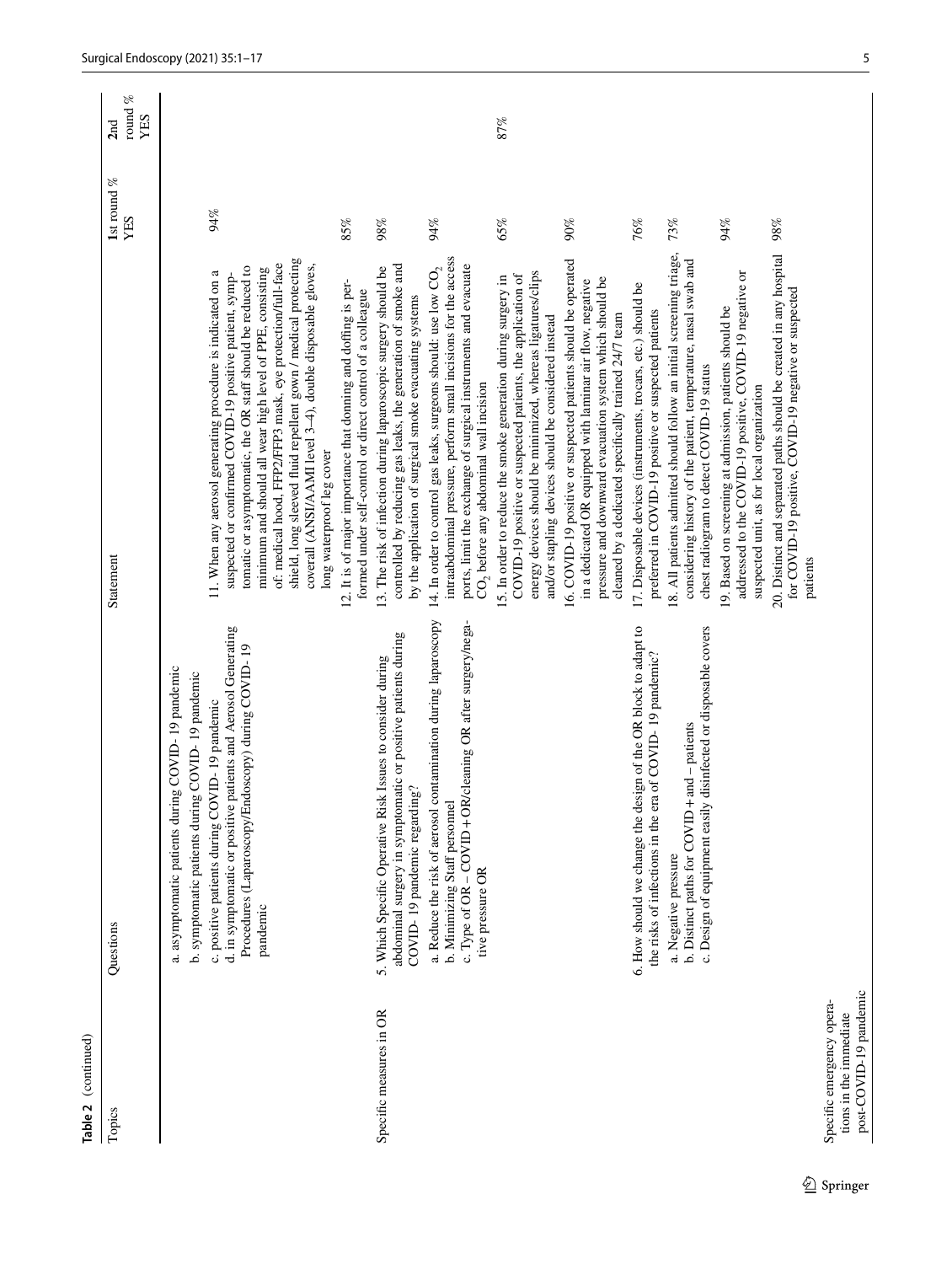|                        | Questions                                                                                                                                                                                                  | Statement                                                                                                                                                                                                                                                               | K<br>1st round<br>YES | round $%$<br>YES<br>2nd |
|------------------------|------------------------------------------------------------------------------------------------------------------------------------------------------------------------------------------------------------|-------------------------------------------------------------------------------------------------------------------------------------------------------------------------------------------------------------------------------------------------------------------------|-----------------------|-------------------------|
| Hepatobiliary          | should be considered during COVID-19 pandemic regarding?<br>obiliary disorders that<br>7. What are specific measures in hepato                                                                             | COVID positive/ suspected patients with severe cholecystitis<br>21. Antibiotics should be attempted as the only treatment for<br>and the response to treatment should be reassessed rapidly<br>(24h)                                                                    | 83%                   |                         |
|                        | (transhepatic drainage) in<br>antibiotics) in cholecys-<br>a. Role of a non-operative approach (<br>b. Role of a non-operative approach (                                                                  | 22. Transhepatic drainage should be proposed for compromised<br>patients with severe cholecystitis, refractory to medical treat-<br>ment at 24 h in COVID-19 positive patients                                                                                          | 78%                   |                         |
|                        | d. Role of non-surgical/ non-endoscopic approach (only ERCP)<br>approach (orotracheal intubation) in Jaundice for CBD<br>c. Role of a Laparo-Endoscopic Rendez-Vous (LERV)<br>cholecystitis<br>obstruction | gall bladder stones a sequential approach (ERCP followed by<br>23. In COVID-19 positive patients with common bile duct and<br>Rendez-Vous (LERV) approach to reduce the risk of a pro-<br>Laparoscopy) should be preferred to a Laparo-Endoscopic<br>longed anaesthesia | $84\%$                |                         |
|                        | in Jaundiced patients                                                                                                                                                                                      | treated according to the severity of cholangitis regardless of the<br>24. Patients with obstructive common bile duct stones should be<br>COVID-19 status, favouring medical treatment                                                                                   | 77%                   |                         |
|                        |                                                                                                                                                                                                            | referred to tertiary centres in order to choose the best treatment<br>25. Patients with a non-calcular obstructive jaundice should be<br>(PTBD-ERCP-upfront surgery)                                                                                                    | 84%                   |                         |
|                        |                                                                                                                                                                                                            | 26. Upfront surgery should not be offered to COVID-19 positive<br>patients with non-calcular obstructive jaundice                                                                                                                                                       | 80%                   |                         |
|                        |                                                                                                                                                                                                            | 27. Cholecystectomy should be indicated in severe cholecystitis<br>that is not responsive to conservative or interventional treat-<br>ment, even COVID-19 positive patients                                                                                             | 89%                   |                         |
| Abdominal wall hernias | that should be considered during COVID-19 pandemic regard-<br>8. What are specific measures in abdominal wall hernia surgery<br>ing?                                                                       | 28. Laparoscopic approach to incarcerated ventral and inguinal<br>hernia may be safe in COVID-19 positive patients if laparos-<br>copy is not otherwise contraindicated                                                                                                 | $80\%$                |                         |
|                        | a. Laparoscopy in incarcerated ventral/incisional hernia<br>b. Laparoscopy in incarcerated inguinal hernia                                                                                                 |                                                                                                                                                                                                                                                                         |                       |                         |
|                        | c. Role of meshes in emergency                                                                                                                                                                             | incarcerated ventral and inguinal hernia to obtain test results<br>29. In COVID-19 unknown patients, delaying surgery of an<br>may not be justified                                                                                                                     | 89%                   |                         |
|                        | d. Role of techniques that might increase intraabdominal pres-<br>sure                                                                                                                                     | 30. The use of mesh for hernia repair may not increase the risk of<br>complications in COVID-19 positive patients                                                                                                                                                       | 89%                   |                         |
|                        | e. Surgical approach if a bowel resection is needed                                                                                                                                                        | 31. Laparoscopic approach to incarcerated herma requiring bowel<br>resection may be safe for COVID-19 positive patients if not<br>otherwise contraindicated                                                                                                             | $80\%$                |                         |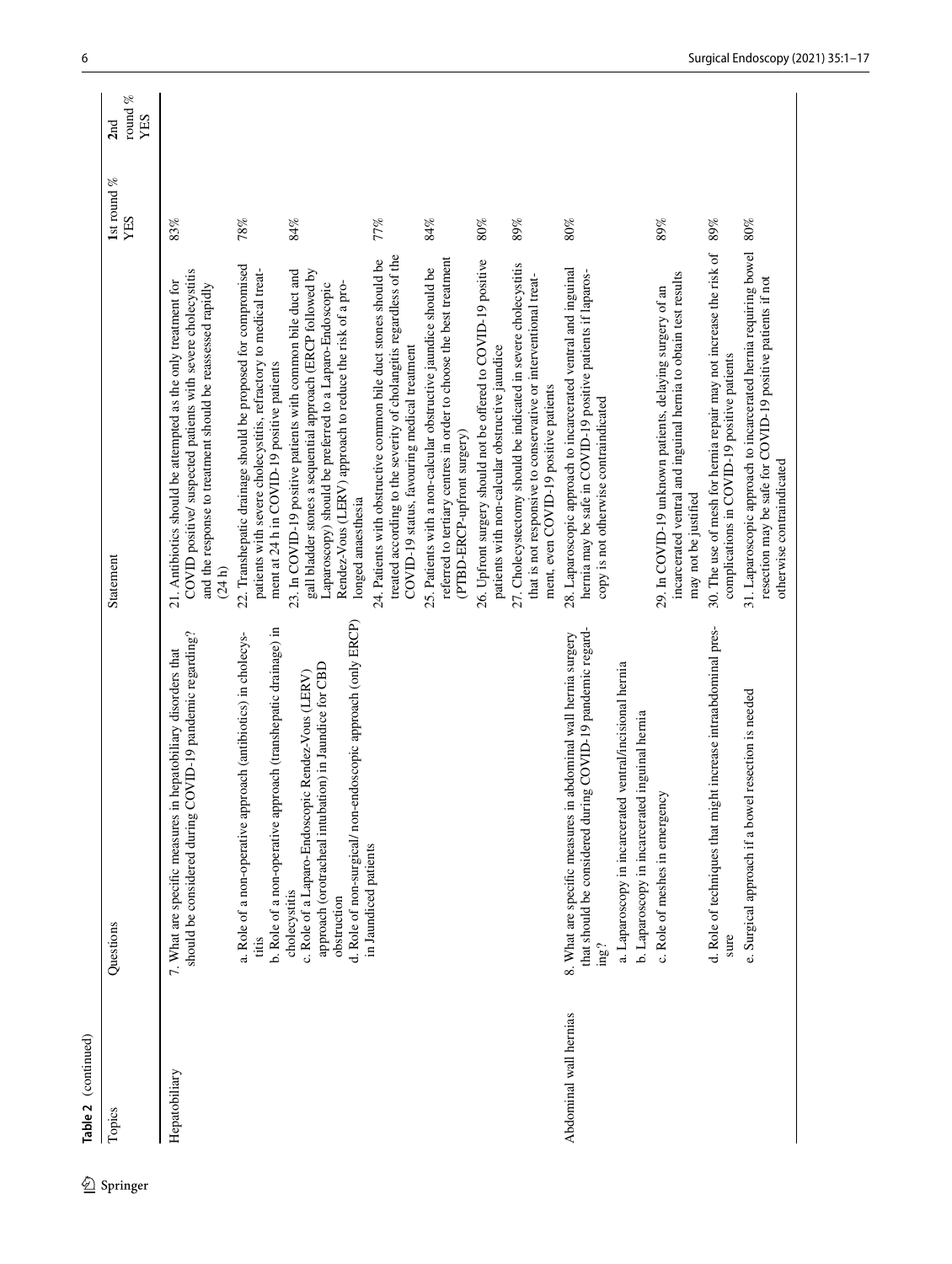| YES<br>87%<br>2nd<br>$\%$<br><b>Ist</b> round<br>YES<br>88%<br>98%<br>91%<br>93%<br>$81\%$<br>83%<br>84%<br>67%<br>81%<br>conservative/endoscopic management in symptomatic upper GI<br>treat upper GI bleeding even in patients affected by COVID-19<br>with perforated gastroduodenal ulcer if not otherwise contrain-<br>34. COVID-19 positive patients with an immediate presentation<br>or gastric cancer should be treated first by endoscopic stenting<br>of benign esophageal perforation (of less than 24 h) should be<br>if possible, in order to delay surgery until conditions are more<br>33. COVID-19 positive patients with an obstructing esophageal<br>36. Emergency surgery should be recommended after failure of<br>initial endoscopic therapy should be attempted regardless the<br>treatment of uncomplicated sigmoid volvulus, regardless the<br>treated first by flexible endoscopy means, while those perfo-<br>40. In patients suffering from a leak of a low rectal anastomo-<br>should be considered for palliation in malignant obstruction<br>37. Laparoscopy should be the preferred approach in patients<br>32. Flexible endoscopic therapy should be the first attempt to<br>38. Endoscopic stenting for obstructing colorectal carcinoma<br>sis, all endoscopic means which proved effective should be<br>rated present after 24 h should undergo immediate surgery<br>35. In patients suffering from an upper GI anastomotic leak,<br>39. Endoscopic decompression should be the first line of<br>perforation or leak in COVID-19 positive patients<br>attempted regardless the COVID-19 status<br>dicated in COVID-19 positive patients<br>regardless of the COVID-19 status<br>favourable to operate<br>COVID-19 status<br>COVID-19 status<br>Statement<br>11. What is the role for flexible endoscopy mitigating the risk of<br>9. What is the role for flexible endoscopy mitigating the risk of<br>10. What is the role for surgical endoscopy during COVID-19<br>surgery during COVID-19 pandemic in the following situa-<br>surgery during COVID-19 pandemic in the following situa-<br>a. Stenting for obstructing colorectal carcinoma<br>b. Decompression of acute sigmoid volvulus<br>pandemic in the following situations?<br>d. Management of anastomotic leaks<br>c. Management of acute perforation<br>c. Obstructing esophageal cancer<br>b. Gastroduodenal perforation<br>b. Obstructing gastric cancer<br>d. Esophageal perforation<br>a. Esophageal perforation<br>a. Acute gastric volvulus<br>e. Surgical leaks<br>c. Bleeding<br>f. Bleeding<br>Questions<br>tions?<br>tions?<br>Lower GI<br>Upper GI<br>Topics | Table 2 (continued) |  |            |
|--------------------------------------------------------------------------------------------------------------------------------------------------------------------------------------------------------------------------------------------------------------------------------------------------------------------------------------------------------------------------------------------------------------------------------------------------------------------------------------------------------------------------------------------------------------------------------------------------------------------------------------------------------------------------------------------------------------------------------------------------------------------------------------------------------------------------------------------------------------------------------------------------------------------------------------------------------------------------------------------------------------------------------------------------------------------------------------------------------------------------------------------------------------------------------------------------------------------------------------------------------------------------------------------------------------------------------------------------------------------------------------------------------------------------------------------------------------------------------------------------------------------------------------------------------------------------------------------------------------------------------------------------------------------------------------------------------------------------------------------------------------------------------------------------------------------------------------------------------------------------------------------------------------------------------------------------------------------------------------------------------------------------------------------------------------------------------------------------------------------------------------------------------------------------------------------------------------------------------------------------------------------------------------------------------------------------------------------------------------------------------------------------------------------------------------------------------------------------------------------------------------------------------------------------------------------------------------------------------------------------------------------------------------------------|---------------------|--|------------|
|                                                                                                                                                                                                                                                                                                                                                                                                                                                                                                                                                                                                                                                                                                                                                                                                                                                                                                                                                                                                                                                                                                                                                                                                                                                                                                                                                                                                                                                                                                                                                                                                                                                                                                                                                                                                                                                                                                                                                                                                                                                                                                                                                                                                                                                                                                                                                                                                                                                                                                                                                                                                                                                                          |                     |  | round $\%$ |
|                                                                                                                                                                                                                                                                                                                                                                                                                                                                                                                                                                                                                                                                                                                                                                                                                                                                                                                                                                                                                                                                                                                                                                                                                                                                                                                                                                                                                                                                                                                                                                                                                                                                                                                                                                                                                                                                                                                                                                                                                                                                                                                                                                                                                                                                                                                                                                                                                                                                                                                                                                                                                                                                          |                     |  |            |
|                                                                                                                                                                                                                                                                                                                                                                                                                                                                                                                                                                                                                                                                                                                                                                                                                                                                                                                                                                                                                                                                                                                                                                                                                                                                                                                                                                                                                                                                                                                                                                                                                                                                                                                                                                                                                                                                                                                                                                                                                                                                                                                                                                                                                                                                                                                                                                                                                                                                                                                                                                                                                                                                          |                     |  |            |
|                                                                                                                                                                                                                                                                                                                                                                                                                                                                                                                                                                                                                                                                                                                                                                                                                                                                                                                                                                                                                                                                                                                                                                                                                                                                                                                                                                                                                                                                                                                                                                                                                                                                                                                                                                                                                                                                                                                                                                                                                                                                                                                                                                                                                                                                                                                                                                                                                                                                                                                                                                                                                                                                          |                     |  |            |
|                                                                                                                                                                                                                                                                                                                                                                                                                                                                                                                                                                                                                                                                                                                                                                                                                                                                                                                                                                                                                                                                                                                                                                                                                                                                                                                                                                                                                                                                                                                                                                                                                                                                                                                                                                                                                                                                                                                                                                                                                                                                                                                                                                                                                                                                                                                                                                                                                                                                                                                                                                                                                                                                          |                     |  |            |
|                                                                                                                                                                                                                                                                                                                                                                                                                                                                                                                                                                                                                                                                                                                                                                                                                                                                                                                                                                                                                                                                                                                                                                                                                                                                                                                                                                                                                                                                                                                                                                                                                                                                                                                                                                                                                                                                                                                                                                                                                                                                                                                                                                                                                                                                                                                                                                                                                                                                                                                                                                                                                                                                          |                     |  |            |
|                                                                                                                                                                                                                                                                                                                                                                                                                                                                                                                                                                                                                                                                                                                                                                                                                                                                                                                                                                                                                                                                                                                                                                                                                                                                                                                                                                                                                                                                                                                                                                                                                                                                                                                                                                                                                                                                                                                                                                                                                                                                                                                                                                                                                                                                                                                                                                                                                                                                                                                                                                                                                                                                          |                     |  |            |
|                                                                                                                                                                                                                                                                                                                                                                                                                                                                                                                                                                                                                                                                                                                                                                                                                                                                                                                                                                                                                                                                                                                                                                                                                                                                                                                                                                                                                                                                                                                                                                                                                                                                                                                                                                                                                                                                                                                                                                                                                                                                                                                                                                                                                                                                                                                                                                                                                                                                                                                                                                                                                                                                          |                     |  |            |
|                                                                                                                                                                                                                                                                                                                                                                                                                                                                                                                                                                                                                                                                                                                                                                                                                                                                                                                                                                                                                                                                                                                                                                                                                                                                                                                                                                                                                                                                                                                                                                                                                                                                                                                                                                                                                                                                                                                                                                                                                                                                                                                                                                                                                                                                                                                                                                                                                                                                                                                                                                                                                                                                          |                     |  |            |
|                                                                                                                                                                                                                                                                                                                                                                                                                                                                                                                                                                                                                                                                                                                                                                                                                                                                                                                                                                                                                                                                                                                                                                                                                                                                                                                                                                                                                                                                                                                                                                                                                                                                                                                                                                                                                                                                                                                                                                                                                                                                                                                                                                                                                                                                                                                                                                                                                                                                                                                                                                                                                                                                          |                     |  |            |
|                                                                                                                                                                                                                                                                                                                                                                                                                                                                                                                                                                                                                                                                                                                                                                                                                                                                                                                                                                                                                                                                                                                                                                                                                                                                                                                                                                                                                                                                                                                                                                                                                                                                                                                                                                                                                                                                                                                                                                                                                                                                                                                                                                                                                                                                                                                                                                                                                                                                                                                                                                                                                                                                          |                     |  |            |
|                                                                                                                                                                                                                                                                                                                                                                                                                                                                                                                                                                                                                                                                                                                                                                                                                                                                                                                                                                                                                                                                                                                                                                                                                                                                                                                                                                                                                                                                                                                                                                                                                                                                                                                                                                                                                                                                                                                                                                                                                                                                                                                                                                                                                                                                                                                                                                                                                                                                                                                                                                                                                                                                          |                     |  |            |
|                                                                                                                                                                                                                                                                                                                                                                                                                                                                                                                                                                                                                                                                                                                                                                                                                                                                                                                                                                                                                                                                                                                                                                                                                                                                                                                                                                                                                                                                                                                                                                                                                                                                                                                                                                                                                                                                                                                                                                                                                                                                                                                                                                                                                                                                                                                                                                                                                                                                                                                                                                                                                                                                          |                     |  |            |
|                                                                                                                                                                                                                                                                                                                                                                                                                                                                                                                                                                                                                                                                                                                                                                                                                                                                                                                                                                                                                                                                                                                                                                                                                                                                                                                                                                                                                                                                                                                                                                                                                                                                                                                                                                                                                                                                                                                                                                                                                                                                                                                                                                                                                                                                                                                                                                                                                                                                                                                                                                                                                                                                          |                     |  |            |
|                                                                                                                                                                                                                                                                                                                                                                                                                                                                                                                                                                                                                                                                                                                                                                                                                                                                                                                                                                                                                                                                                                                                                                                                                                                                                                                                                                                                                                                                                                                                                                                                                                                                                                                                                                                                                                                                                                                                                                                                                                                                                                                                                                                                                                                                                                                                                                                                                                                                                                                                                                                                                                                                          |                     |  |            |
|                                                                                                                                                                                                                                                                                                                                                                                                                                                                                                                                                                                                                                                                                                                                                                                                                                                                                                                                                                                                                                                                                                                                                                                                                                                                                                                                                                                                                                                                                                                                                                                                                                                                                                                                                                                                                                                                                                                                                                                                                                                                                                                                                                                                                                                                                                                                                                                                                                                                                                                                                                                                                                                                          |                     |  |            |
|                                                                                                                                                                                                                                                                                                                                                                                                                                                                                                                                                                                                                                                                                                                                                                                                                                                                                                                                                                                                                                                                                                                                                                                                                                                                                                                                                                                                                                                                                                                                                                                                                                                                                                                                                                                                                                                                                                                                                                                                                                                                                                                                                                                                                                                                                                                                                                                                                                                                                                                                                                                                                                                                          |                     |  |            |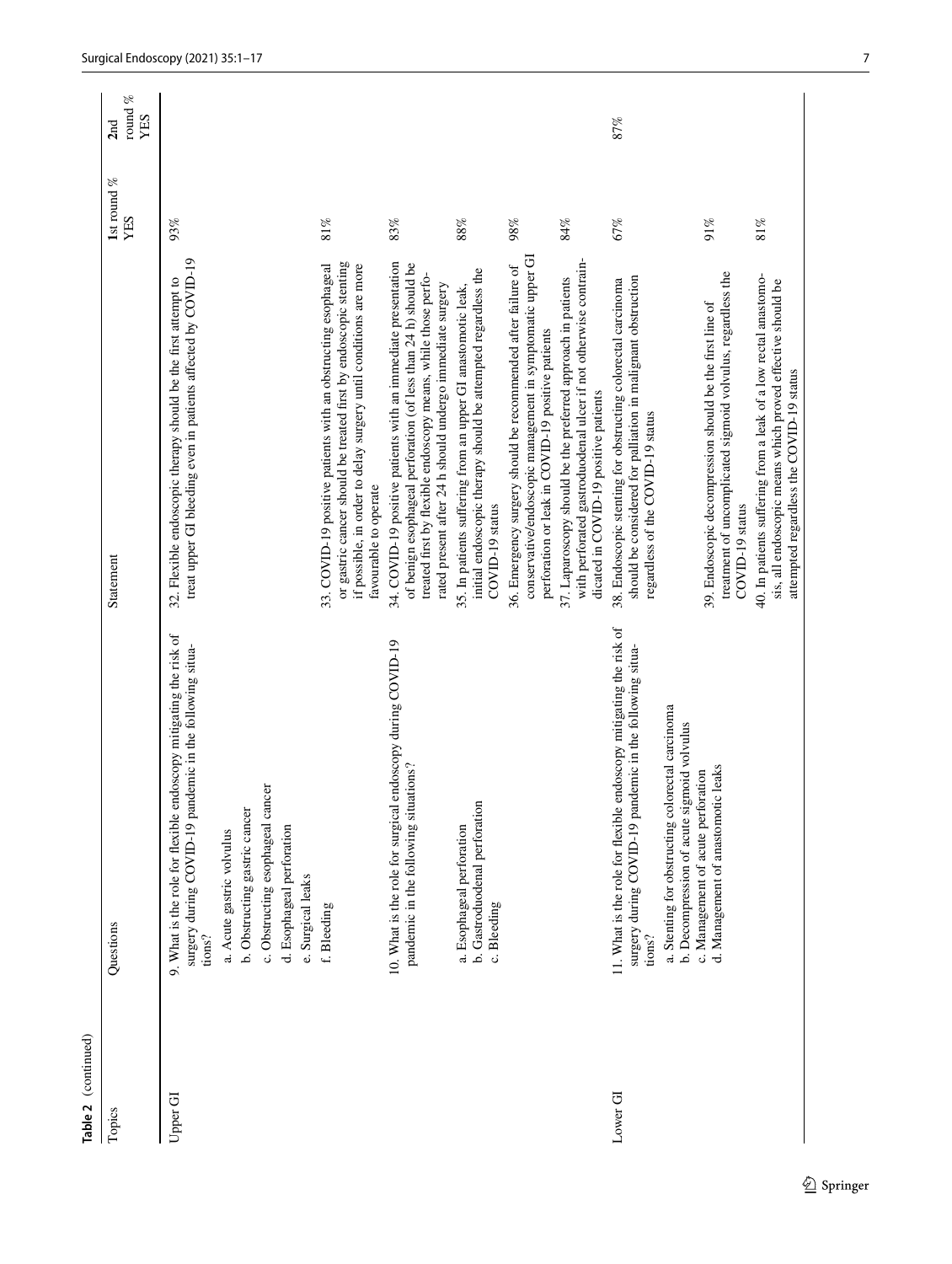| Topics                                                                      | Questions                                                                                                                               | Statement                                                                                                                                                                                                                           | $1st$ round $\%$<br>YES |  |
|-----------------------------------------------------------------------------|-----------------------------------------------------------------------------------------------------------------------------------------|-------------------------------------------------------------------------------------------------------------------------------------------------------------------------------------------------------------------------------------|-------------------------|--|
|                                                                             | 12. What is the role for laparoscopy during COVID-19 pandemic<br>in the following situations?                                           | conservative/endoscopic management in symptomatic lower GI<br>41. Emergency surgery should be recommended after failure of<br>perforation or leak in COVID-19 positive patients                                                     | 93%                     |  |
|                                                                             | a. Acute diverticulitis (lavage/HP/Primary Resection anasto-<br>b. Small bowel obstruction<br>mosis with stoma)                         | Disease can be considered in COVID-19 positive patients when<br>42. The indication for laparoscopic lavage for Diverticular<br>local expertise and protective measures are available                                                | 65%                     |  |
|                                                                             | c. Appendicitis (with/without abscess/abdominal collection)                                                                             | sidered in COVID-19 positive patients with acute diverticulitis,<br>43. Primary resection with or without anastomosis can be con-<br>providing that this is performed by an experienced surgeon                                     | 86%                     |  |
|                                                                             |                                                                                                                                         | can be considered in unstable COVID-19 positive patients with<br>44. Percutaneous drainage and/or targeted defunctioning stoma<br>acute diverticulitis                                                                              | 88%                     |  |
|                                                                             | 13. Should damage control surgery be performed in COVID+/<br>suspected COVID-19 patients?                                               | obstruction that is likely due to a single adhesion band, which is<br>45. Laparoscopic approach should be considered in COVID-19<br>positive patients with virgin abdomen and acute small bowel<br>suspected at CT scan             | 91%                     |  |
|                                                                             | c. In Pancreas surgery<br>b. In Lower GI<br>a. In Upper GI                                                                              | 46. Non-surgical approaches such as percutaneous drainage with<br>treatment of acute appendicitis with peri-appendicular abscess<br>antibiotic treatment should be considered as the first line of<br>in COVID-19 positive patients | $81\,\%$ %              |  |
|                                                                             |                                                                                                                                         | 47. In case of failed non-surgical approach for acute appendicitis<br>in COVID-19 positive patients, laparoscopic surgery should be<br>considered                                                                                   | 91%                     |  |
|                                                                             |                                                                                                                                         | 48. The principles of damage control surgery with adherence to<br>optimal seal of temporary abdominal closure should remain<br>unchanged in COVID-19 positive/suspected patients                                                    | 98%                     |  |
| Specific elective operations<br>in the immediate post-<br>COVID-19 pandemic |                                                                                                                                         |                                                                                                                                                                                                                                     |                         |  |
| Hepatobiliary                                                               | 14. What indications for laparoscopic surgery in hepatobiliary<br>disorders should be considered during COVID-19 pandemic<br>regarding? | may be performed if hospital setting allows a safe pathway for<br>COVID-19 negative patients and local resources are sufficient<br>49. Elective cholecystectomy in patients COVID-19 negative                                       | 98%                     |  |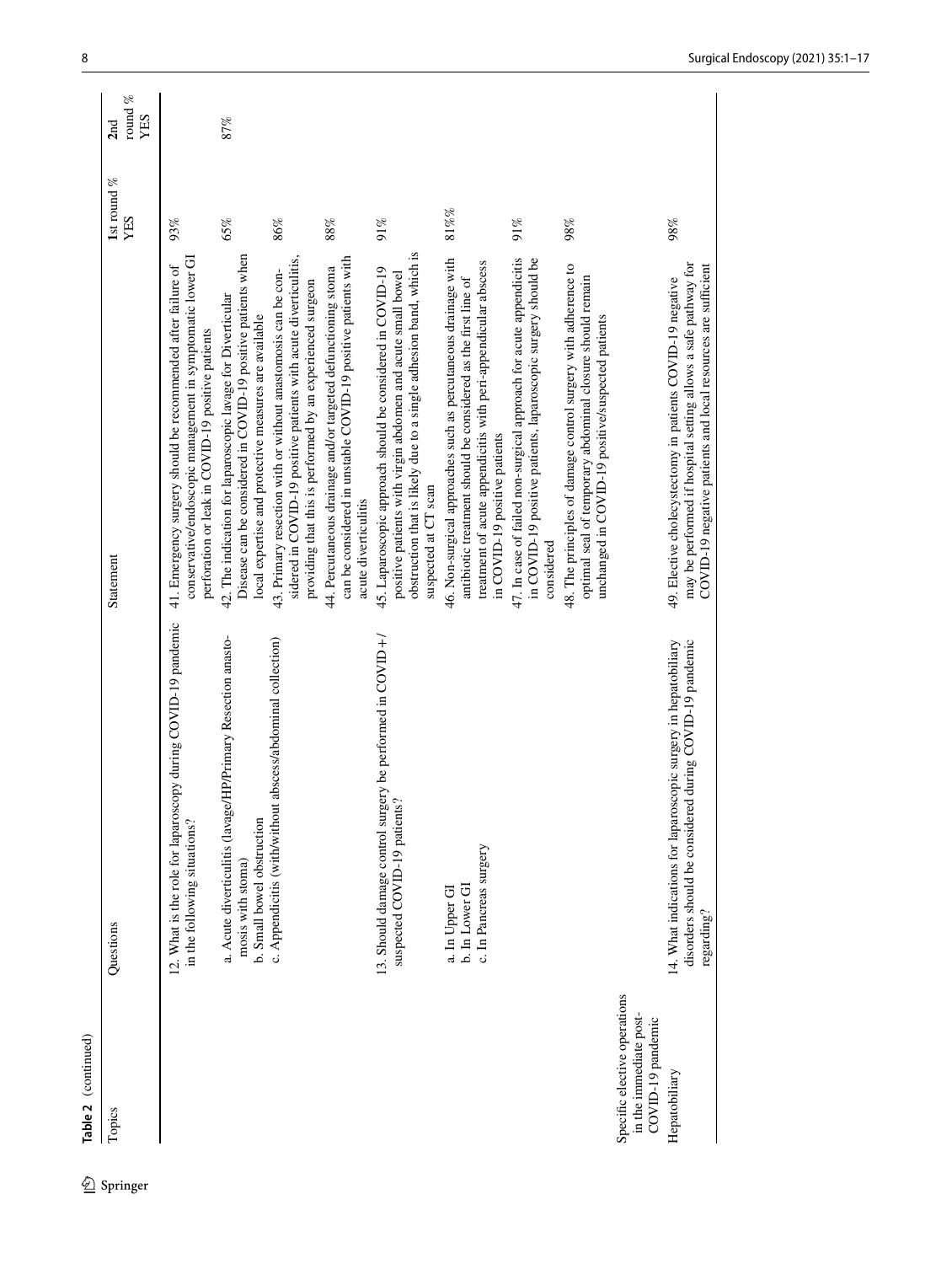| Table 2 (continued) |                                                                                                                                                   |                                                                                                                                                                                                                                                    |                                   |                          |
|---------------------|---------------------------------------------------------------------------------------------------------------------------------------------------|----------------------------------------------------------------------------------------------------------------------------------------------------------------------------------------------------------------------------------------------------|-----------------------------------|--------------------------|
| Topics              | Questions                                                                                                                                         | Statement                                                                                                                                                                                                                                          | $\mathscr{C}$<br>1st round<br>YES | round $\%$<br>YES<br>2nd |
|                     | Cholelithiasis/choledocholithiasis and adenomyoma<br>b. Hepatic cancer<br>a.                                                                      | 50. Elective cholecystectomy in patients COVID-19 positive<br>should be delayed until the post-pandemic period                                                                                                                                     | 81%                               |                          |
|                     | d. Pancreatic cancer<br>c. Liver metastases                                                                                                       | 51. Elective liver resection for primary or secondary cancer in<br>COVID-19 negative patients should not be delayed                                                                                                                                | 86%                               |                          |
|                     | e. Other indications                                                                                                                              | fully recover from COVID. Jaundice or infection should be first<br>52. Elective liver resection for primary or secondary cancer in<br>COVID-19 positive patients should be delayed until patients<br>treated with PTBD or ERCP as a bridge therapy | 93%                               |                          |
|                     |                                                                                                                                                   | observed and intervention can be delayed until the post-pan-<br>53. Patients affected by unproven pancreatic lesion could be<br>demic period                                                                                                       | 69%                               | 73%                      |
|                     |                                                                                                                                                   | 54. Elective pancreatic resection for cancer in COVID-19 nega-<br>tive patients should not be delayed                                                                                                                                              | 90%                               |                          |
|                     |                                                                                                                                                   | patients should be delayed until patients fully recover from<br>55. Elective liver resection for cancer in COVID-19 positive<br>COVID. Jaundice or infection should be first treated with<br>PTBD or ERCP as a bridge therapy                      | 90%                               |                          |
| <b>Bariatrics</b>   | endoscopy mitigating the risk of<br>surgery during COVID-19 pandemic in bariatrics?<br>15. What is the role for flexible                          | plan after the COVID-19 pandemic, all endoscopic techniques<br>56. In order to mitigate the risk of surgery during the recovery<br>for morbid obesity should be preferred as bridge to surgery                                                     | 70%                               |                          |
|                     | a. Should bariatric procedure be postponed?                                                                                                       |                                                                                                                                                                                                                                                    |                                   |                          |
|                     | b. Role of bridging procedures (balloons and others)                                                                                              |                                                                                                                                                                                                                                                    |                                   |                          |
|                     | c. Treatment of complications of bariatric surgery                                                                                                | 57. Intragastric Balloon placement can be a valid alternative to<br>endoscopic sleeve gastroplasty in order to reduce procedure<br>times and resources usage during the COVID pandemic                                                             | 68%                               | 76%                      |
|                     | 16. Is there a different timing for surgery during COVID-19<br>pandemic in bariatrics?                                                            | proved effective should be put in place regardless of COVID-19<br>following a bariatric procedure, all endoscopic means which<br>58. In patients experiencing a complication (bleeding or leak)<br>status                                          | 98%                               |                          |
|                     | b. When should a redo procedure be performed?<br>a. Should bariatric procedure be postponed?                                                      | 59. During the recovery plan after the COVID-19 pandemic, bari- 77%<br>atric surgery should not be postponed further, nor the indica-<br>tions limited in areas with a low incidence of SARS-CoV-2<br>infections                                   |                                   |                          |
|                     |                                                                                                                                                   | bariatric weekly case load, more complex metabolic patients<br>60. In case local regulatory authorities impose a reduction of<br>should be prioritized                                                                                             | 98%                               |                          |
| Abdominal wall      | 17. What indications to surgery and what anaesthesia in abdomi-<br>nal wall disorders should be considered during COVID-19<br>pandemic regarding? | hernias in COVID-19 negative asymptomatic or poorly sympto-<br>61. Elective laparoscopic treatment for ventral and inguinal<br>matic patients may need to be postponed                                                                             | 90%                               |                          |

9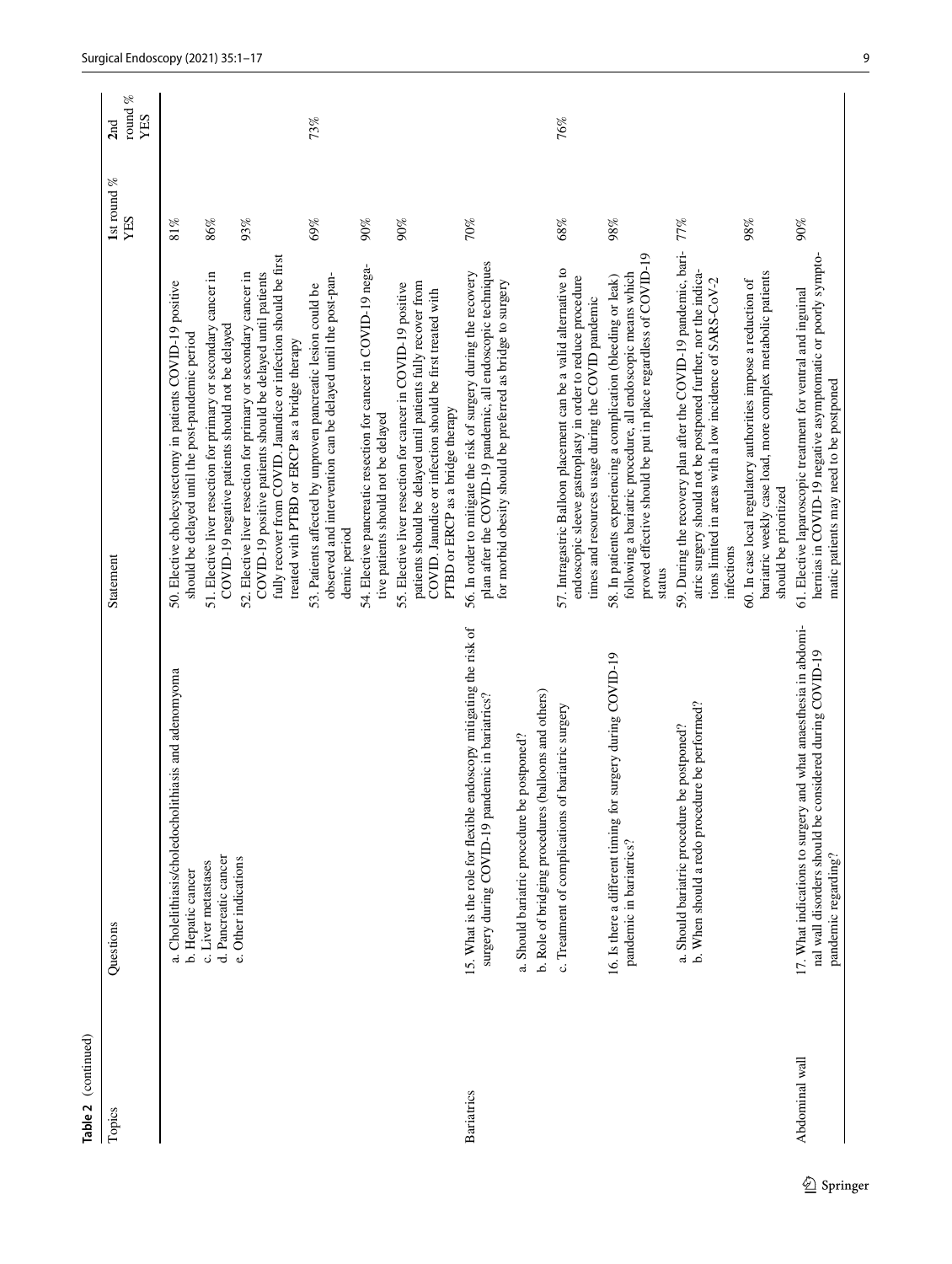| Table 2 (continued) |                                                                                                                                                                     |                                                                                                                                                                                                           |                       |                          |
|---------------------|---------------------------------------------------------------------------------------------------------------------------------------------------------------------|-----------------------------------------------------------------------------------------------------------------------------------------------------------------------------------------------------------|-----------------------|--------------------------|
| Topics              | Questions                                                                                                                                                           | Statement                                                                                                                                                                                                 | æ<br>1st round<br>YES | round $\%$<br>YES<br>2nd |
|                     | ways be preferred? what will be<br>d. Should Spinal anaesthesia al<br>c. Role of watch&wait policy<br>b. Inguinal hernias<br>a. Ventral hernias<br>the indications? | 62. A watchful waiting management may be safe in asymptomatic<br>patients and patients with abdominal wall hernia and minimal<br>symptoms that do not substantially affect quality of life                | $90\%$                |                          |
|                     |                                                                                                                                                                     | be considered safe in COVID-19 negative patients. The choice<br>63. Both general and spinal anaesthesia for hernia repair should<br>should follow local guidelines and patient's preference               | 95%                   |                          |
| Endocrine           | disorders should be considered during COVID-19 pandemic<br>18. What indications to laparoscopic surgery in endocrine<br>regarding?                                  | 64. In the recovery plan after COVID-19 Pandemic indications<br>to laparoscopic surgery and priorities in endocrine disorders<br>should not change                                                        | 95%                   |                          |
|                     | a. Functional adrenal tumour<br>b. Adrenal cancer                                                                                                                   | 65. Elective adrenal resection for primary or secondary cancer in<br>COVID-19 negative patients should not be delayed                                                                                     | 98%                   |                          |
|                     | e. Thyroid cancer (or suspected)<br>c. Adrenal metastases<br>d. Thyroid goiter                                                                                      | in COVID-19 positive patients should be delayed until patients<br>66. Elective adrenal resection for primary or secondary cancer<br>fully recover from COVID                                              | 93%                   |                          |
|                     | f. P-Nets                                                                                                                                                           | mocytoma and severe Cushing) in COVID-19 negative patients<br>67. Elective adrenal resection for functional tumours (pheochro-<br>should not be delayed                                                   | 93%                   |                          |
|                     |                                                                                                                                                                     | mocytoma and severe Cushing) in COVID-19 positive patients<br>68. Elective adrenal resection for functional tumours (pheochro-<br>should be delayed until patients fully recover from COVID               | 93%                   |                          |
|                     |                                                                                                                                                                     | 69. Elective surgery for thyroid nodules Bethesda V and TIRADS<br>5 or higher in COVID-19 negative patients should not be<br>delayed                                                                      | 95%                   |                          |
|                     |                                                                                                                                                                     | 70. Elective surgery for thyroid nodules Bethesda V and TIRADS<br>5 or higher in COVID-19 positive patients should be delayed<br>until patients fully recover from COVID                                  | 95%                   |                          |
|                     |                                                                                                                                                                     | for dyspnea should not have surgery delayed regardless of the<br>71. Patients affected by thyroid goiter severely symptomatic<br>COVID status                                                             | 93%                   |                          |
| Upper GI            | 19. When and how should surgery for Upper GI disorders be<br>postponed during COVID-19 pandemic?                                                                    | 72. In COVID-19 positive patients who suffer from early esopha-<br>geal or gastric cancer surgery should be delayed and neoad-<br>juvant treatment should be considered even if not normally<br>indicated | 71%                   |                          |
|                     | a. Should we extend the indications for neoadjuvant treatment<br>to early esophageal cancer?                                                                        |                                                                                                                                                                                                           |                       |                          |
|                     | b. Should we extend the duration (cycles) of neoadjuvant treat-<br>ment to esophageal cancer?                                                                       |                                                                                                                                                                                                           |                       |                          |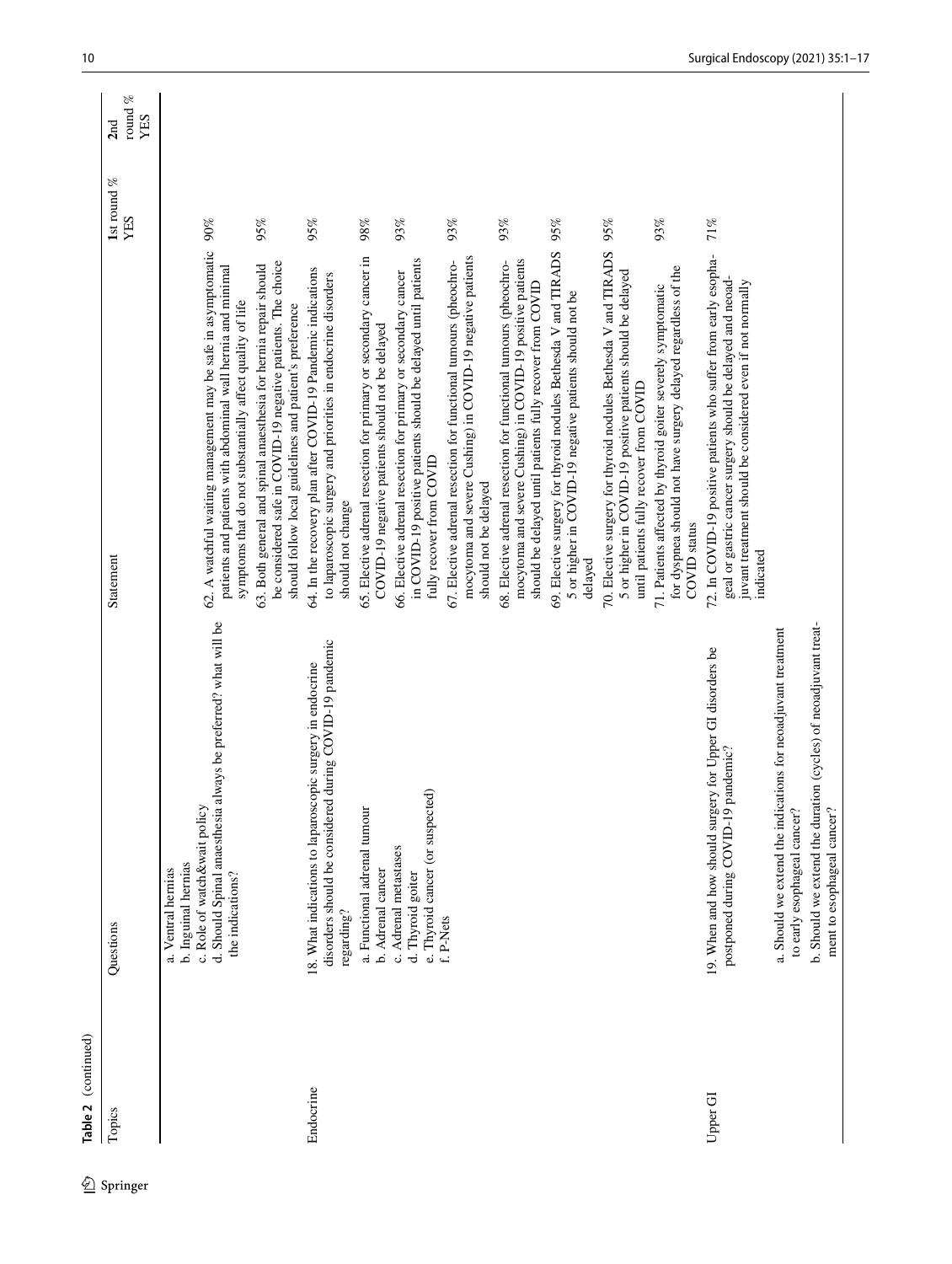| Topics   | Questions                                                                                                                                                                                            | Statement                                                                                                                                                                                                                    | 1st round $%$<br>YES | round $\%$<br>YES<br>2nd |
|----------|------------------------------------------------------------------------------------------------------------------------------------------------------------------------------------------------------|------------------------------------------------------------------------------------------------------------------------------------------------------------------------------------------------------------------------------|----------------------|--------------------------|
|          | of surgery during COVID-19 pandemic in upper GI functional<br>20. What is the role for flexible endoscopy mitigating the risk<br>diseases?                                                           |                                                                                                                                                                                                                              |                      |                          |
|          | 21. Does surgical endoscopy still have a role during COVID-19<br>pandemic in the treatment of the following diseases?<br>b. Anti-reflux procedures (Esophyx/MUSE)?<br>a. Achalasia (including POEM)? |                                                                                                                                                                                                                              |                      |                          |
|          | b. Gastric cancer (total / subtotal gastrectomy)<br>c. Hiatal hernia & reflux disease<br>a. Esophageal cancer                                                                                        | endoscopic intervention if not responding to medical treatment,<br>such as achalasia and GERD should be considered for flexible<br>73. Patients affected by benign Upper GI functional disorders<br>after the COVID pandemic | 59%                  | 93%                      |
|          |                                                                                                                                                                                                      | whom surgery is indicated, should be considered for an MIS<br>approach, if not otherwise contraindicated, after the COVID<br>74. Patients affected by neoplastic disease of the upper GI for<br>pandemic                     | 81%                  |                          |
|          |                                                                                                                                                                                                      | 75. In COVID-19 positive patients with a surgical indication for<br>GERD, hiatal hernia or achalasia surgery should be delayed                                                                                               | 88%                  |                          |
| Lower GI | 22. When and how should surgery for Lower GI disorders be<br>postponed during COVID-19 pandemic?                                                                                                     | pathologies should be made taking into account the patient and<br>disease characteristics, local COVID-19 burden and institu-<br>76. Prioritization of elective surgery for benign colorectal<br>tional and staff resources  | 95%                  |                          |
|          | a. Should we extend the indications for neoadjuvant treatment<br>to early rectal cancer?                                                                                                             |                                                                                                                                                                                                                              |                      |                          |
|          | b. Should be opt for total neoadjuvant radiochemotherapy<br>including upfront chemotherapy, for rectal cancer?                                                                                       |                                                                                                                                                                                                                              |                      |                          |
|          | c. How much should we wait after CRT?                                                                                                                                                                |                                                                                                                                                                                                                              |                      |                          |
|          | for rectal cancer with complete<br>d. Role of watch&wait policy<br>response                                                                                                                          |                                                                                                                                                                                                                              |                      |                          |
|          | e. Should we propose total neoadjuvant chemotherapy for<br>colon cancer?                                                                                                                             |                                                                                                                                                                                                                              |                      |                          |
|          | f. Should we extend the indications for "liver first" and post-<br>pone rectal resection?                                                                                                            |                                                                                                                                                                                                                              |                      |                          |
|          | g colorectal anastomoses during<br>23. What is the risk in performin<br>COVID-19 pandemic?                                                                                                           | cancer in order to postpone surgery after the COVID pandemic,<br>77. Neoadjuvant therapy could be considered in early rectal<br>within registered studies                                                                    | 66%                  | 82%                      |
|          | $(\mathrm{HP}?)$<br>a. Should we avoid anastomosis                                                                                                                                                   | diotherapy including upfront chemotherapy as a sole treatment<br>78. Patients with rectal cancer should not be offered chemora-<br>outside clinical trials                                                                   | 83%                  |                          |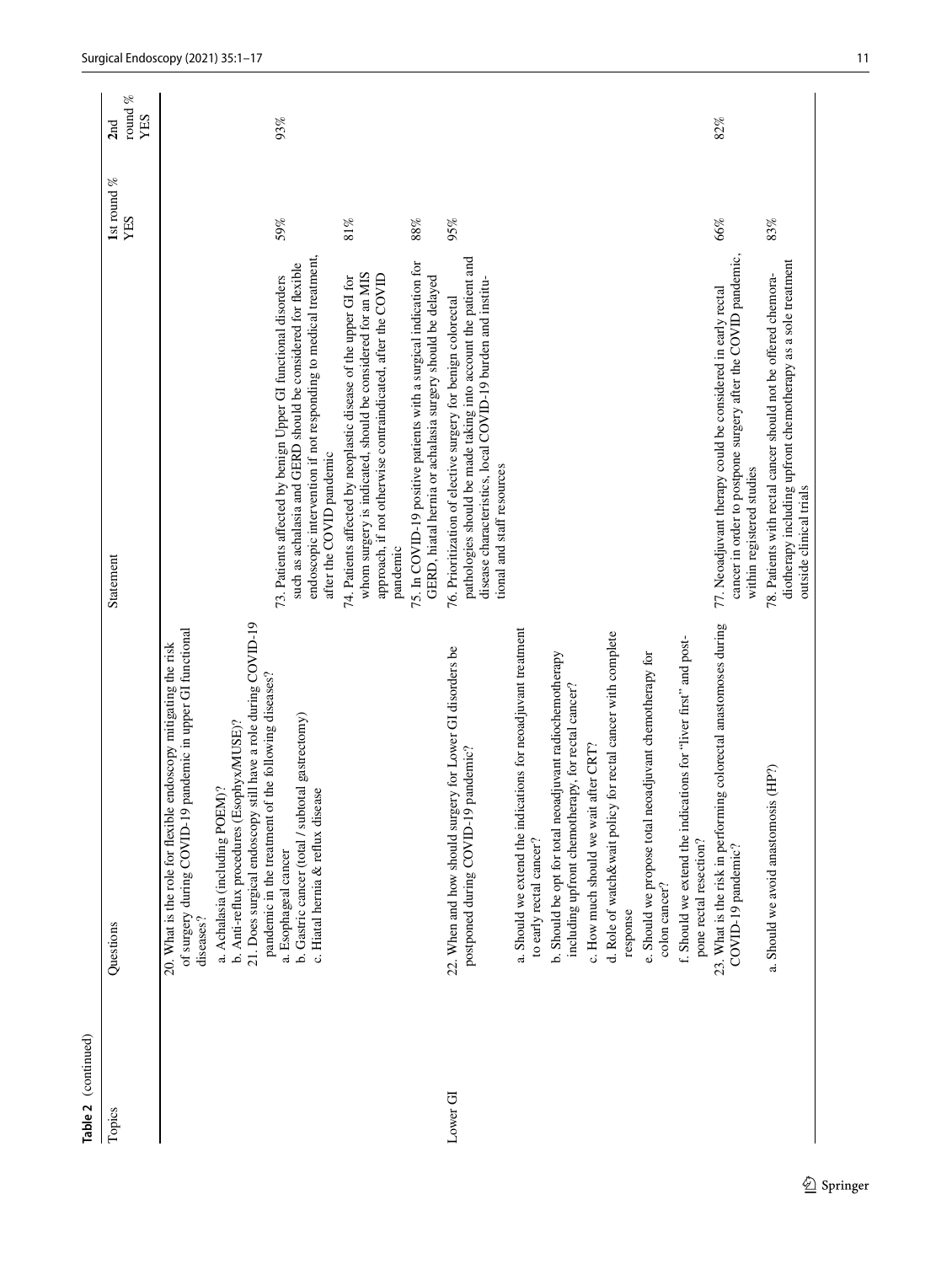| Topics                    | Questions                                                                                                                                                               | Statement                                                                                                                                                                                                                                                 | æ<br>1st round<br>YES | round<br>YES<br>2nd |
|---------------------------|-------------------------------------------------------------------------------------------------------------------------------------------------------------------------|-----------------------------------------------------------------------------------------------------------------------------------------------------------------------------------------------------------------------------------------------------------|-----------------------|---------------------|
|                           | b. Should always protect anastomosis with stoma?                                                                                                                        | should be delayed beyond the standard 12 weeks following<br>79. Surgery for rectal cancer in patients COVID-19 positive<br>neoadjuvant chemoradiotherapy                                                                                                  | 78%                   |                     |
|                           | surgery during COVID-19<br>24. What is the role for transanal<br>pandemic?                                                                                              | 80. A watch and wait policy for neoadjuvant treated rectal cancer<br>should be proposed only in the setting of clinical trials and/or<br>when surgery is contraindicated                                                                                  | 82%                   |                     |
|                           | a. Cost/effectiveness of transanal surgery compared to flexible<br>endoscopy in terms of risk for patient and operators?<br>b. Role of TaTME and ultra-low anastomosis? | neoadjuvant chemotherapy can be proposed to patients affected<br>81. During the COVID-19 pandemic and the recovery plan,<br>by stage II and III colon cancers                                                                                             | 78%                   |                     |
|                           |                                                                                                                                                                         | 82. A liver first approach in locally advanced rectal cancer and<br>synchronous liver metastases cannot be recommended solely<br>based on the pandemic situation                                                                                          | 95%                   |                     |
|                           | approach during COVID-19<br>25. What is the optimal surgical<br>pandemic for?                                                                                           | 83. In COVID-19 negative patients undergoing elective colorectal 98%<br>resection, anastomosis should be considered if not otherwise<br>contraindicated                                                                                                   |                       |                     |
|                           | b. Symptomatic chronic diverticulitis<br>a. Colon cancer                                                                                                                | 84. Stoma formation should be preferred to an anastomosis in all<br>patients medically unfit or COVID-19 positive                                                                                                                                         | 83%                   |                     |
|                           | d. Rectal prolapse (laparoscopy vs transanal approach)<br>c. Inflammatory Bowel Disease                                                                                 | 85. Alternative strategies to TEMS/TAMIS for low rectal lesions,<br>such as endoscopic mucosal resection and endoscopic submu-<br>cosal dissection, should be considered in COVID-19 positive                                                             | 72%                   |                     |
|                           |                                                                                                                                                                         | selectively in expert centres to minimize resource consumption<br>at higher risk of complications and should only be performed<br>86. Overall, taTME and ultra-low anastomosis are procedures<br>during the pandemic                                      | 93%                   |                     |
|                           |                                                                                                                                                                         | cancer as well as benign conditions such as inflammatory bowel<br>87. MIS approach should be considered to electively treat colon<br>diseases and recurrent diverticulitis, due to its well proved<br>benefits of reducing morbidity, during the pandemic | $88\%$                |                     |
| New technologies demanded |                                                                                                                                                                         |                                                                                                                                                                                                                                                           |                       |                     |
| Technology                | abdominal surgery in symptomatic or positive patients during<br>26. Which specific Operative Risk Issues to consider in case of<br>COVID-19 pandemic?                   | be encouraged to focus on reducing personnel in wards, inten-<br>88. Research activity on digital technology and robotics should<br>sive care unit and OR                                                                                                 | 98%                   |                     |
|                           | a. Use of active/passive smoke evacuator<br>b. Use of reusable/disposable trocars                                                                                       |                                                                                                                                                                                                                                                           |                       |                     |
|                           | c. Use specific type of reusable trocars (Ballon at the tip, blade-<br>less, etc)                                                                                       |                                                                                                                                                                                                                                                           |                       |                     |
|                           | d. Use of reusable/disposable instruments                                                                                                                               |                                                                                                                                                                                                                                                           |                       |                     |
|                           | (Ultrasonic, Radiofrequency,)<br>e. Use of advanced dissectors<br>vs standard mono & bipolar                                                                            |                                                                                                                                                                                                                                                           |                       |                     |
|                           | f. Use of cold knifes, scissors and ligatures/sutures                                                                                                                   |                                                                                                                                                                                                                                                           |                       |                     |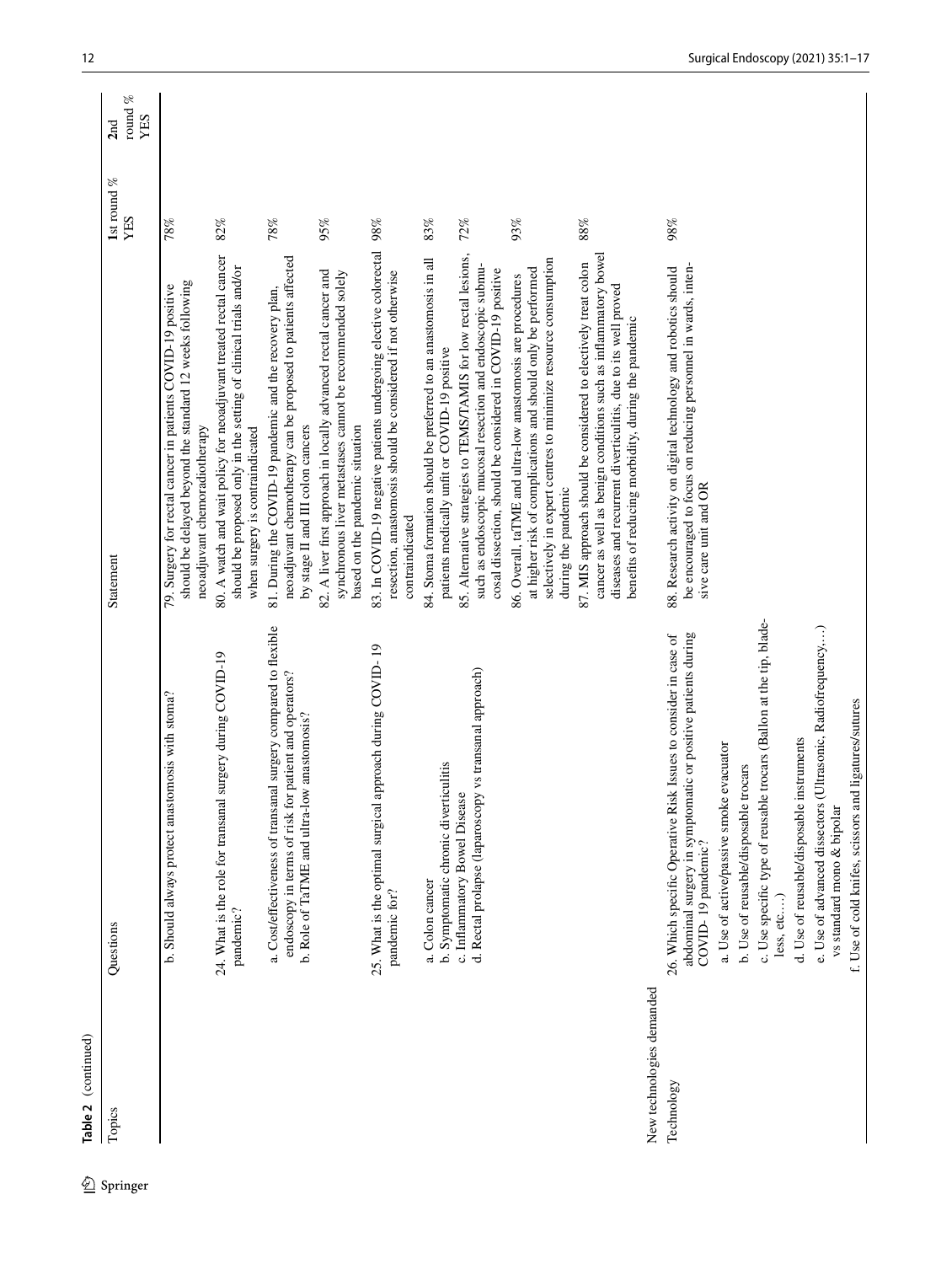| Topics   | Questions                                                                                                                                                        | Statement                                                                                                                                                                             | $1st$ round $\%$<br>YES | round $\%$<br>YES<br>2nd |
|----------|------------------------------------------------------------------------------------------------------------------------------------------------------------------|---------------------------------------------------------------------------------------------------------------------------------------------------------------------------------------|-------------------------|--------------------------|
|          | 27. Is it time to use robotics technology to reduce the employ-<br>ment of human beings and/or to keep social distance for                                       |                                                                                                                                                                                       |                         |                          |
|          | a. OR surgical instrumentation                                                                                                                                   |                                                                                                                                                                                       |                         |                          |
|          | b. Scrub nurse and OR personnel                                                                                                                                  |                                                                                                                                                                                       |                         |                          |
|          | c. Ward personnel                                                                                                                                                |                                                                                                                                                                                       |                         |                          |
|          | d. Other                                                                                                                                                         |                                                                                                                                                                                       |                         |                          |
|          | 28. In the era of attention to climate changes and pollution, how<br>to deal with technology solutions to limit quantity of waste<br>dispersal?                  |                                                                                                                                                                                       |                         |                          |
|          | a. How to recycle PPE?                                                                                                                                           |                                                                                                                                                                                       |                         |                          |
|          | b. How to recycle the increasing disposable material?                                                                                                            |                                                                                                                                                                                       |                         |                          |
|          | c. How to be sure that reprocessing is effective?                                                                                                                |                                                                                                                                                                                       |                         |                          |
|          | 29. While the COVID-19 pandemic is severely affecting educa-<br>we envision technology solu-<br>tional programs in surgery, can<br>tions for training, such as ? |                                                                                                                                                                                       |                         |                          |
|          | a. Hands on courses on 3D printed organs / districts                                                                                                             |                                                                                                                                                                                       |                         |                          |
|          | b. Virtual Reality simulators                                                                                                                                    |                                                                                                                                                                                       |                         |                          |
|          | c. Consultation of selected Videolibrary                                                                                                                         |                                                                                                                                                                                       |                         |                          |
|          | d. Attending of Online Congresses                                                                                                                                |                                                                                                                                                                                       |                         |                          |
|          | education<br>e. Extensive webinar activity for                                                                                                                   | 89. Practical technological solutions including sustainable materi- 96%<br>als and steam sterilization for PPE should be investigated in<br>order to minimize production of waste     |                         |                          |
|          | rgery for open and laparoscopic<br>f. Real time education via telesur<br>operations                                                                              | 90. Innovative solutions for training such as video-based educa-<br>tion in combination with box trainers should be promoted to<br>mitigate the restrictions of face-to-face teaching | 96%                     |                          |
| Research | 30. Should clinical research restart?                                                                                                                            | 91. Non-COVID clinical research should restart as soon as pos-<br>sible in line with safety recommendations and procedures                                                            | $98\%$                  |                          |
|          |                                                                                                                                                                  | preventive and mitigation strategies of aerosol contamination in<br>92. Particular attention should be payed to research targeting<br>the OR and safety of MIS                        | 96%                     |                          |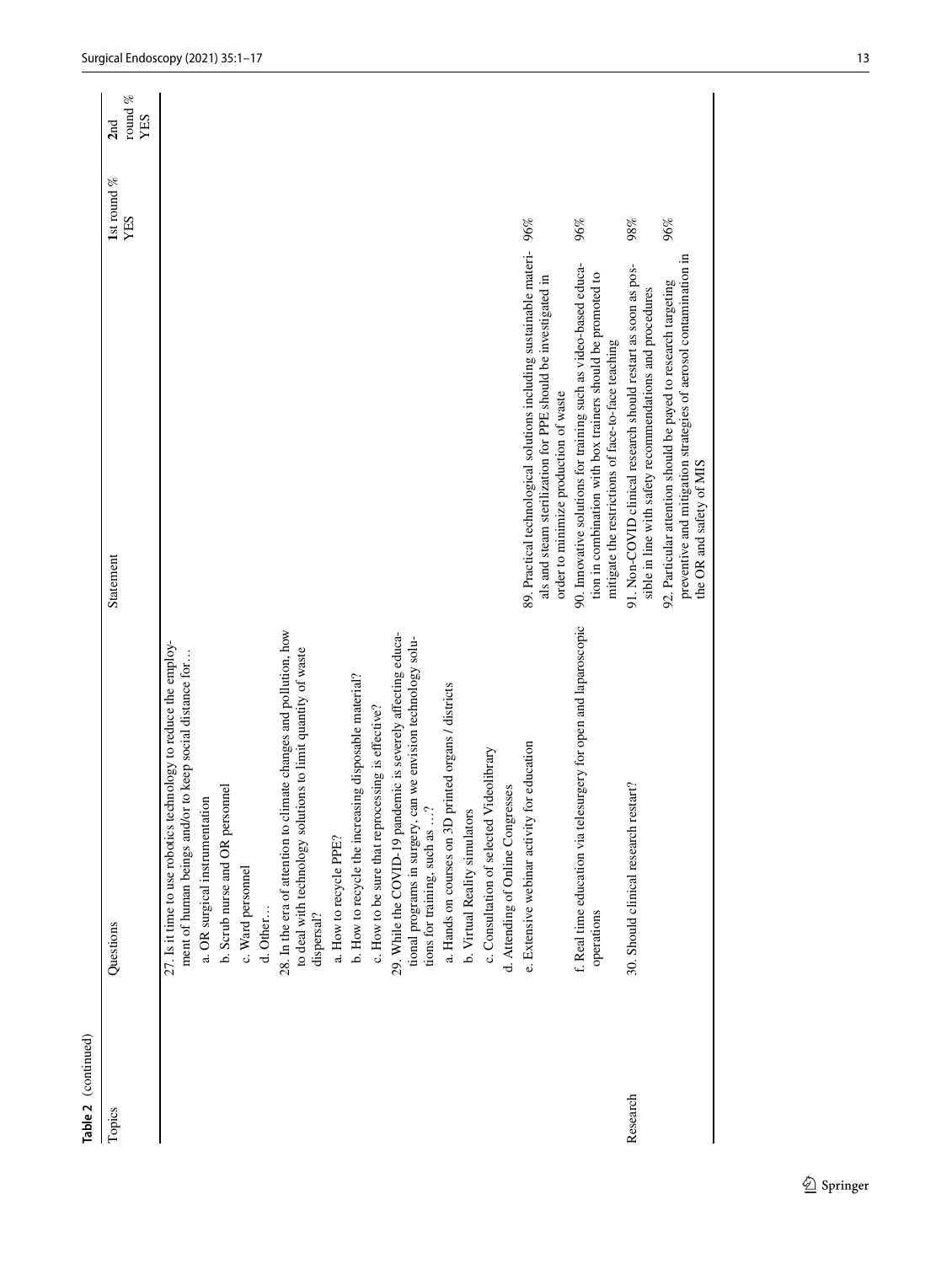and the domains chairs was based on their peers' recommendations and their leadership positions across diferent specialties and of their expertise on the research methodology of consensus development. The steering group did not contribute to the voting process.

The Delphi design allowed us to elicit the opinion of the EAES board members along with additional key stake holders to complement the multidisciplinary and heterogeneous nature of the international panel of experts. Although evidence synthesis was part of this project to generate evidencebased recommendations, there was no found evidence that can inform the statements, hence, relied on expert opinion.

A limited number of areas of continuing controversy were identifed at the frst voting round with lack of consensus among members. Initial disagreement was encountered on how to prioritize surgery, but ultimately total agreement was achieved by recommending that decisions should be based on local resources, the regional control of the COVID-19 pandemic and the patients' medical condition. This was fundamental in deciding priorities also hereinafter for the rest of the consensus, but it is probably an area that requires fundamental research in the immediate future.

While there was also general agreement on the need to screen all patients undergoing surgery under general anaesthesia, by Reverse Transcription Polymerase Chain Reaction (RT-PCR) or even by computer tomography (CT) or ultrasound (US) lung scan in symptomatic patients, the option of regional anaesthesia should always be considered in suspected or positive patients for whom surgery cannot be postponed. Elective oncologic surgery should be only offered to SARS-CoV-2 negative patients or to previously positive patients after conversion to a negative RT-PCR COVID-19 test.

One of the main objectives of this project was to clarify the role of MIS, considering the conficting information from diferent guidelines. This was based on the theoretical risk of possible contamination due to aerosolization and the gas leaks demonstrated during laparoscopy [\[31–](#page-16-1)[33\]](#page-16-2).

Until high-level evidence will be available to provide an answer about the direct link between SARS-CoV-2 contamination by pneumoperitoneum and its contagion to the operating team, the application of MIS across all surgical specialities has been supported by the experts in this project, provided local expertise is available and safety procedures are adhered to. Additionally, there was wide agreement that the general preference for MIS according to guidelines should not depend on the SARS-CoV-2 status or the indication of surgery in terms of elective and emergency settings.

These precautions are in line with the recent EAES/ SAGES recommendations to reduce gas leaks [[34](#page-16-3)], the generation of smoke and by the use of surgical smoke evacuating systems [[16](#page-15-9)]. These guidelines are also supported by the argument that containing potentially contaminated gas within a defned space, as it happens during laparoscopy, should provide a better control of risk, when compared to open surgery [\[11\]](#page-15-6). Regardless to the mode of surgery, limiting the use of energy devices in SARS-CoV-2 positive patients was also recommended and favouring ligatures/clips and/or stapling devices when possible. This is also in line with other recommendations (EAES/SAGES) and with evidence suggesting gas escape through trocars  $[30-32]$  $[30-32]$ . General recommendations for personnel safety in the OR including characteristics of the environment and PPE were also confirmed [\[16\]](#page-15-9).

In the emergency setting, a number of recommendations were proposed by the experts, supporting conservative treatment for abscesses and collections in SARS-CoV-2 positive patients, rather than offering immediate surgery, if the general condition of patients allows this. On the contrary, for acute cholecystitis in SARS-CoV-2 positive patients, cholecystectomy was recommended when not responsive within 24 h rather than interventional treatment such as percutaneous transhepatic drainage, with the exception of ASA 3 and 4 patients.

In the feld of abdominal wall surgery, laparoscopy was recommended for incarcerated ventral and inguinal hernia if not otherwise contraindicated and should not be postponed if clinically indicated. Emergency endoscopy (diagnostic and therapeutic) was supported in SARS-CoV-2 positive patients, as the frst line to assess and possibly to treat bleeding, neoplastic obstruction, perforation and anastomotic leak. Similarly, laparoscopic surgery should be considered after failure of conservative/endoscopic management in symptomatic patients, as well as the in acute diverticulitis management according to the accepted algorithms.

Elective surgery for both malignant and benign disease should be postponed in SARS-CoV-2 positive patients until they return negative. This is also the case for hepatobiliary and pancreatic non-neoplastic diseases, as well as other oncologic patients, in whom interim procedures should be ofered instead. For instance, drainage of the biliary tract by Percutaneous Transhepatic Biliary Drainage (PTBD) or Endoscopic Retrograde Cholangio Pancreatography (ERCP) should be considered as a bridging therapy.

In the feld of bariatric surgery, the expert group in this project supported postposing elective surgery until the recovery plan, and fexible endoscopic procedures such as intragastric balloons was recommended as a bridge to surgery during the COVID-19 pandemic. Elective laparoscopic treatment for ventral and inguinal hernia in SARS-CoV-2 negative patients may need to be postponed depending on the local situation. Endocrine surgery should only be cancelled in SARS-CoV-2 positive patients until they convert to negative. Otherwise, patients should be prioritized depending on symptoms and oncological risk.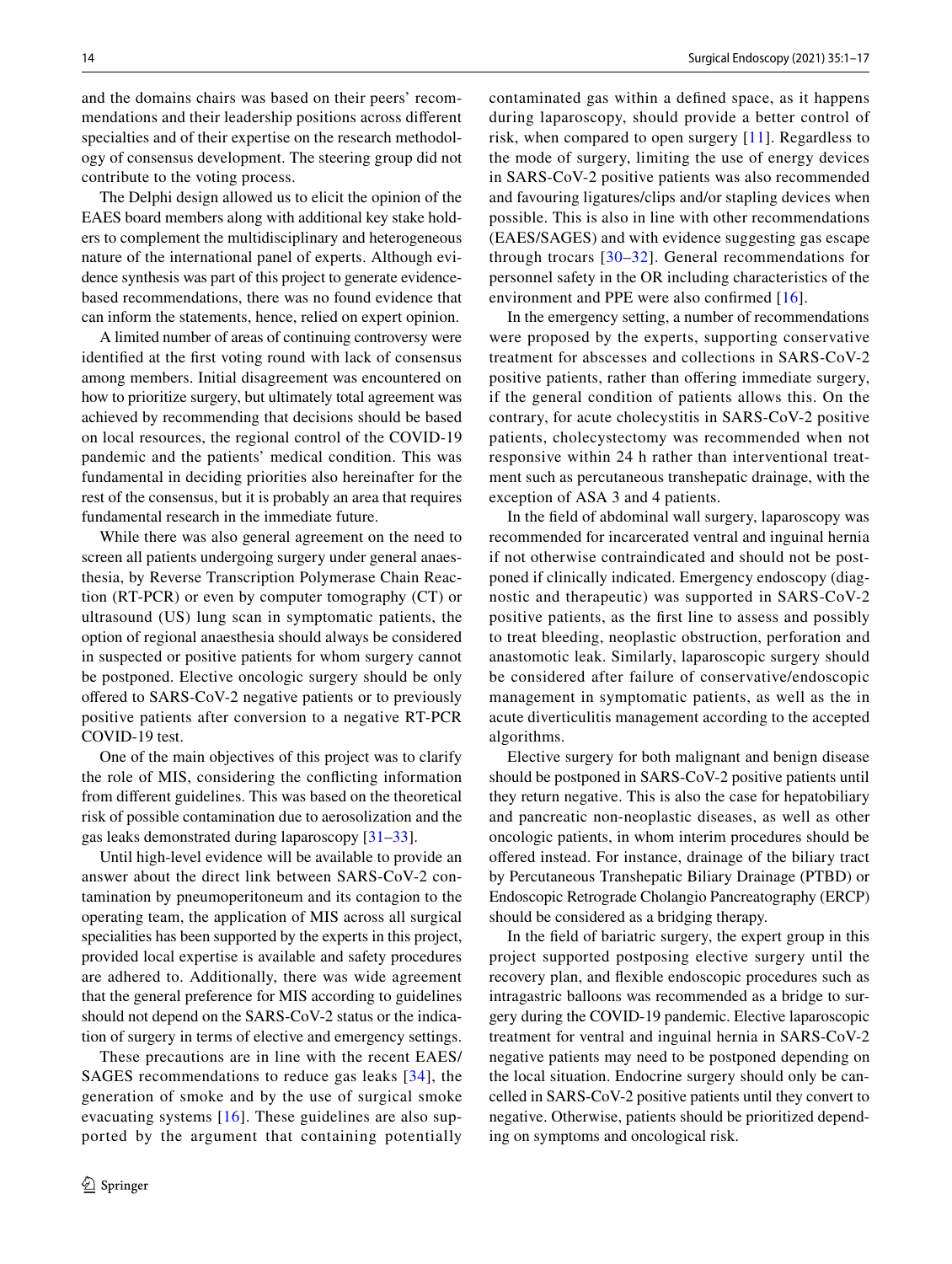For upper and lower gastrointestinal cancer, neoadjuvant therapy could be considered for early cancers in order to postpone surgery after the COVID-19 pandemic, but only within registered studies, although difficult to arrange in short time. Functional disorders such as achalasia and refux disease should be treated as usual and surgery can be considered if not responding to conservative treatment. The experts recommend that surgery should be delayed only in SARS-CoV-2 positive patients. Similarly, elective surgical treatment of benign colorectal pathologies should be prioritized based on patient and disease characteristics, local COVID-19 burden and institutional and staff resources. If not otherwise contraindicated, colorectal resections should be completed with anastomosis, while stoma formation should be applied as usual only for high-risk patients. Particular attention should be paid when Transanal Endoscopic Microsurgery (TEMS) or TransAnal Minimally Invasive Surgery (TAMIS) procedures are indicated, including TransAnal Total Mesorectal Excision (TaTME), due to the particularly high risk of operator contamination. In fact, alternative strategies for low rectal lesions, such as endoscopic mucosal resection and endoscopic submucosal dissection, should be considered in SARS-CoV-2 positive. On the other hand, due to its well proved benefts, a minimally invasive approach should be considered to treat colorectal cancer as well as benign conditions such as infammatory bowel diseases and recurrent diverticulitis.

Finally, we focused on technology, education and research in the time of pandemic. The team of experts outlined how research activity on digital technology and robotics should be encouraged to focus on reducing the numbers of working personnel in wards, intensive care unit and the operating rooms. In fact, this pandemic highlighted the importance of technology advancement in remote teaching and mentorship. Innovative solutions for training such as video-based education in combination with box trainers should be promoted to mitigate the restrictions of face-to-face teaching. The experts outlined certain areas of further research targeting robotics, Artifcial Intelligence, advanced imaging and energy devices that could have a positive impact in times of pandemic and restrictions due to social distancing. At the same time practical technological solutions including sustainable materials and steam sterizilation for PPE should be investigated in order to minimize production of waste.

Overall, this project highlighted interesting trends and controversies related to surgeons' willingness to overcome this difficult time, but it holds a number of limitations. There is a lack of empirical data to support many of the underlying statements, hence weaknesses inherent to these guidelines include the reliance on expert opinion and discussion to formulate recommendations. Despite the limited evidence, this project highlighted a number of clinically relevant questions that provide an agenda to stimulate future research in this feld. The selection of experts is another critical aspect within consensus statements development. The expert group involved in this research were all the EAES board members representing the research, technology and educational committees as well as the members of the executive committee of the society. The response rate among the participants was high across the entire process refecting the hard work and commitment of the board members to undertake this project and complete the project in a timely manner given the urgency and the need for the guidelines.

# **Conclusion**

The recommendations formulated by the EAES board create a framework for resumption of surgery following COVID-19 pandemic with particular focus on the role of MIS across all specialities. The statements have the potential for wide application in clinical setting, education and research across diferent healthcare systems.

**Acknowledgements** We would like to thank Muriel Van Eck and the entire EAES Office for supporting us in this survey activity.

Members of the EAES group of experts for Recovery amid COVID-19 pandemic: Emina Letić, Silviu Daniel Preda, Alice Tsai, Ewelina Malanowska, Dusan Lesko, Wlodzimierz Majewski, Ludovica Baldari, Luca Morelli, Andreas Shamiyeh, Gil Faria, Francesco Maria Carrano, Piotr Mysliwiec, Gunnar Ahlberg, Elisa Cassinotti, Samir Delibegović, Lubomír Martinek, Eugenia Yiannakopoulou, Marguerite Gorter-Stam, Hendrik Jaap Bonjer, George Hanna, Hans Fuchs, Miloš Bjelovic, Sheraz Markar, Philip Wai Yan, Chiu, Bang Wool Eom, Young-Woo Kim, Carmen Balagué Ponz, Marlies Schijven, Luigi Boni, Thomas Carus, George Theodoropoulos, Antonello Forgione, Marco Milone, Wanda Luisa Rita Petz, Predag Andrejevic, Dejan Ignjatovic, Thanjakumar Arulampalam, Kenneth Campbell, Manish Chand, Mark Coleman, Christos Kontovounisios, Chen Sagiv, Fanny Ficuciello, Stefania Marconi, Pietro Mascagni, Kiyokazu Nakajima, Francisco Miguel Sánchez Margallo, Tim Horeman, George Mylonas, Pietro Valdastri.

**Funding** Open access funding provided by Università degli Studi di Torino within the CRUI-CARE Agreement.

### **Compliance with ethical standards**

**Disclosures** Alberto Arezzo has fnancial disclosures unrelated to this manuscript being consultant for Karl Storz, BBraun and Medrobotics. Nader Francis has fnancial disclosures unrelated to this manuscript being consultant for Pharmacozmos, Fisher & Paykel Healthcare, Medtronic and Olympus. Yoav Mintz, Michel Adamina, Stavros A Antoniou, Nicole Bouvy, Catalin Copaescu, Nicolò de Manzini, Nicola Di Lorenzo, Salvador Morales-Conde, Beat P Müller-Stich, Felix Nickel, Dorin Popa, Diana Tait, Cenydd Thomas, Susan Nimmo Dimitrios Paraskevis Andrea Pietrabissa have no confict of interest or fnancial ties to disclose.

**Open Access** This article is licensed under a Creative Commons Attribution 4.0 International License, which permits use, sharing, adaptation, distribution and reproduction in any medium or format, as long as you give appropriate credit to the original author(s) and the source,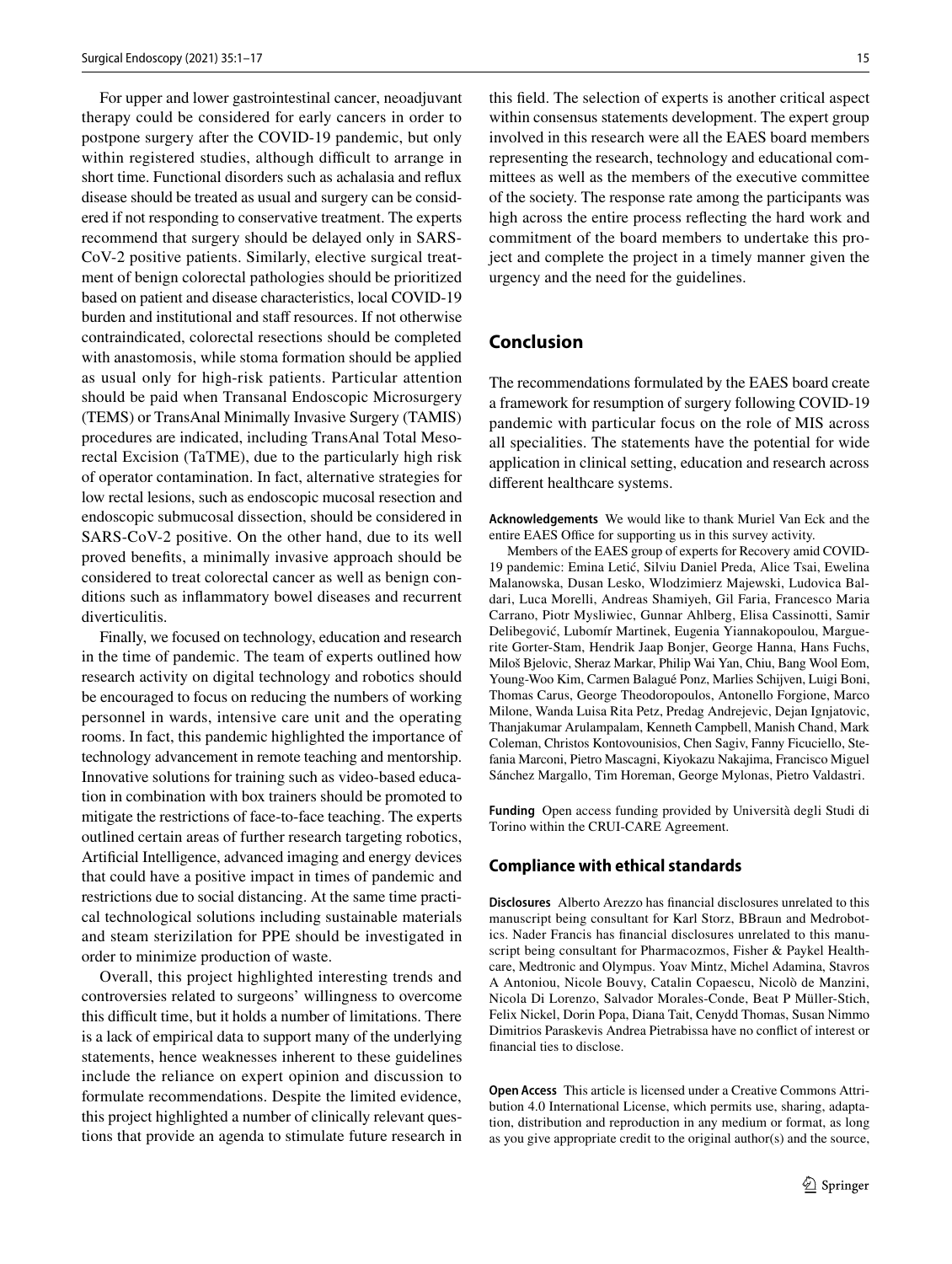provide a link to the Creative Commons licence, and indicate if changes were made. The images or other third party material in this article are included in the article's Creative Commons licence, unless indicated otherwise in a credit line to the material. If material is not included in the article's Creative Commons licence and your intended use is not permitted by statutory regulation or exceeds the permitted use, you will need to obtain permission directly from the copyright holder. To view a copy of this licence, visit <http://creativecommons.org/licenses/by/4.0/>.

# **References**

- <span id="page-15-0"></span>1. AHA Letter to Surgeon General Re: Elective Surgeries and COVID-19 | AHA. Am. Hosp. Assoc. [https://www.aha.org/lette](https://www.aha.org/lettercomment/2020-03-15-aha-letter-surgeon-general-re-elective-surgeries-and-covid-19) [rcomment/2020-03-15-aha-letter-surgeon-general-re-elective](https://www.aha.org/lettercomment/2020-03-15-aha-letter-surgeon-general-re-elective-surgeries-and-covid-19)[surgeries-and-covid-19.](https://www.aha.org/lettercomment/2020-03-15-aha-letter-surgeon-general-re-elective-surgeries-and-covid-19) Accessed 26 May 2020
- <span id="page-15-1"></span>2. Evans M, Mathews AW. Hospitals Push Off Surgeries to Make Room for Coronavirus Patients - WSJ. [https://www.wsj.com/artic](https://www.wsj.com/articles/hospitals-push-off-surgeries-to-make-room-for-coronavirus-patients-11584298575) les/hospitals-push-off-surgeries-to-make-room-for-coronaviru [s-patients-11584298575](https://www.wsj.com/articles/hospitals-push-off-surgeries-to-make-room-for-coronavirus-patients-11584298575). Accessed 26 May 2020
- <span id="page-15-2"></span>3. Joint Statement: Roadmap for Resuming Elective Surgery after COVID-19 Pandemic. Am. Coll. Surg. [https://www.facs.org/covid](https://www.facs.org/covid-19/clinical-guidance/roadmap-elective-surgery) [-19/clinical-guidance/roadmap-elective-surgery](https://www.facs.org/covid-19/clinical-guidance/roadmap-elective-surgery). Accessed 18 May 2020
- 4. CMS Issues Recommendations to Re-Open Health Care Systems in Areas with Low Incidence of COVID-19 | CMS. Cent. Medicare Medicaid Serv. [https://www.cms.gov/newsroom/press-relea](https://www.cms.gov/newsroom/press-releases/cms-issues-recommendations-re-open-health-care-systems-areas-low-incidence-covid-19) [ses/cms-issues-recommendations-re-open-health-care-systems](https://www.cms.gov/newsroom/press-releases/cms-issues-recommendations-re-open-health-care-systems-areas-low-incidence-covid-19)[areas-low-incidence-covid-19](https://www.cms.gov/newsroom/press-releases/cms-issues-recommendations-re-open-health-care-systems-areas-low-incidence-covid-19). Accessed 26 May 2020
- 5. Yoon DH, Koller S, Duldulao PMN, Ault GT, Lee SW, Cologne KG (2020) J COVID-19 Impact on Colorectal Daily Practice-How Long Will It Take to Catch Up? Gastrointest Surg. [https://doi.](https://doi.org/10.1007/s11605-020-04722-3) [org/10.1007/s11605-020-04722-3](https://doi.org/10.1007/s11605-020-04722-3)
- 6. Ding A, Onida S, Davies AH (2020) The painful cost of cancelling surgery due to COVID-19- can we do anything about it? Br J Surg. 107(9):e336.<https://doi.org/10.1002/bjs.11786>
- 7. Soreide K, Hallet J, Matthews JB et al (2020) Immediate and longterm impact of the COVID-19 pandemic on delivery of surgical services. Br J Surg.<https://doi.org/10.1002/bjs.11670>
- <span id="page-15-3"></span>8. COVIDSurg Collaborative (2020a) Global guidance for surgical care during the COVID-19 pandemic. Br J Surg. [https://doi.](https://doi.org/10.1002/bjs.11646) [org/10.1002/bjs.11646](https://doi.org/10.1002/bjs.11646)
- <span id="page-15-4"></span>9. Abu Hilal M, Besselink MG, Lemmers DHL, Taylor MA, Triboldi A (2020) Early look at the future of healthcare during the COVID-19 pandemic. Br J Surg. <https://doi.org/10.1002/bjs.11666>
- <span id="page-15-5"></span>10. COVIDSurg Collaborative (2020b) Elective surgery cancellations due to the COVID-19 pandemic: global predictive modelling to inform surgical recovery plans. Br J Surg. [https://doi.org/10.1002/](https://doi.org/10.1002/bjs.11746) [bjs.11746](https://doi.org/10.1002/bjs.11746)
- <span id="page-15-6"></span>11. Mintz Y, Arezzo A, Boni L, Baldari L, Cassinotti E, Brodie R, Uranues S, Zheng M, Fingerhut A (2020) The risk of COVID-19 transmission by laparoscopic smoke may be lower than for laparotomy: a narrative review. Surg Endosc 34(8):3298–3305. [https](https://doi.org/10.1007/s00464-020-07652-y) [://doi.org/10.1007/s00464-020-07652-y](https://doi.org/10.1007/s00464-020-07652-y) (**Epub 2020 May 26**)
- 12. Chadi SA, Guidolin K, Caycedo-Marulanda A, Sharkawy A, Spinelli A, Quereshy FA, Okrainec A (2020) Current evidence for minimally invasive surgery during the COVID-19 pandemic and risk mitigation strategies: a narrative review. Ann Surg 272(2):e118–e124
- 13. Ramos RF, Lima DL, Benevenuto DS (2020) Recommendations of the Brazilian College of Surgeons for laparoscopic surgery during the COVID-19 pandemic. Rev Col Bras Cir 3(47):e20202570
- <span id="page-15-7"></span>14. Campanile FC, Podda M, Arezzo A, Botteri E, Sartori A, Guerrieri M, Cassinotti E, Muttillo I, Pisano M, Brachet Contul R,
- <span id="page-15-8"></span>15. Royal College of Surgeons of England. Updated intercollegiate general surgical guidance on COVID-19. [https://www.rcseng.ac.](https://www.rcseng.ac.uk/coronavirus/joint-guidance-for-surgeons-v2) [uk/coronavirus/joint-guidance-for-surgeons-v2](https://www.rcseng.ac.uk/coronavirus/joint-guidance-for-surgeons-v2) (cited April 2020).
- <span id="page-15-9"></span>16. Francis N, Dort J, Cho E, Feldman L, Keller D, Lim R, Mikami D, Phillips E, Spaniolas K, Tsuda S, Wasco K, Arulampalam T, Sheraz M, Morales S, Pietrabissa A, Asbun H, Pryor A (2020) SAGES and EAES recommendations for minimally invasive surgery during COVID-19 pandemic. Surg Endosc 34(6):2327–2331. <https://doi.org/10.1007/s00464-020-07565-w> (**Epub 2020 Apr 22**)
- 17. Moletta L, Pierobon ES, Capovilla G, Costantini M, Salvador R, Merigliano S, Valmasoni M (2020) International guidelines and recommendations for surgery during Covid-19 pandemic: a systematic review. Int J Surg 79:180–188
- 18. Shabbir A, Menon RK, Somani J, So JBY, Ozman M, Chiu PWY, Lomanto D (2020) ELSA recommendations for minimally invasive surgery during a community spread pandemic: a centered approach in Asia from widespread to recovery phases. Surg Endosc 34(8):3292–3297
- <span id="page-15-10"></span>19. American College of Surgeons (2020) COVID‐19 Guidelines for Triage of Emergency General Surgery Patients. [https://www.facs.](https://www.facs.org/covid-19/clinical-guidance/elective-case/emergency-surgery) [org/covid-19/clinical-guidance/elective-case/emergency-surgery](https://www.facs.org/covid-19/clinical-guidance/elective-case/emergency-surgery). Accessed 26 March 2020
- <span id="page-15-11"></span>20. Mintz Y, Arezzo A, Boni L, Baldari L, Cassinotti E, Brodie R, Uranues S, Zheng MH, Fingerhut A (2020, in press) Minimally Invasive Surgery is the Key to Patient and Operating room team Safety During the COVID19 Pandemic as well as in the "new normal" or chronic Pandemic State to come. Br J Surg
- <span id="page-15-12"></span>21. COVIDSurg Collaborative (2020c) Global guidance for surgical care during the COVID-19 pandemic. Br J Surg. [https://doi.](https://doi.org/10.1002/bjs.11646) [org/10.1002/bjs.11646](https://doi.org/10.1002/bjs.11646)
- <span id="page-15-13"></span>22. Moher D, Liberati A, Tetzlaff J, Altman DG, The PRISMA Group (2009) Preferred reporting items for systematic reviews and metaanalyses: the PRISMA statement. PLoS Med 6(7):e1000097. [https](https://doi.org/10.1371/journal.pmed.1000097) [://doi.org/10.1371/journal.pmed.1000097](https://doi.org/10.1371/journal.pmed.1000097)
- <span id="page-15-14"></span>23. Gorter RR, Eker HH, Gorter-Stam MA, Abis GS, Acharya A, Ankersmit M et al (2016) Diagnosis and management of acute appendicitis. EAES consensus development conference. Surg Endosc 30(11):4668–4690
- <span id="page-15-15"></span>24. Nepogodiev D, Bhangu A. Elective surgery cancellations due to the COVID-19 pandemic: global predictive modelling to inform surgical recovery plans. *BJS Br J Surg*; n/a. DOI[:https://doi.](https://doi.org/10.1002/bjs.11746) [org/10.1002/bjs.11746.](https://doi.org/10.1002/bjs.11746)
- <span id="page-15-16"></span>25. Søreide K, Hallet J, Matthews JB et al (2020) Immediate and longterm impact of the COVID-19 pandemic on delivery of surgical services. Br J Surg. <https://doi.org/10.1002/bjs.11670>
- 26. Emanuel EJ, Persad G, Upshur R et al (2020) Fair allocation of scarce medical resources in the time of Covid-19. N Engl J Med 382:2049–2055
- 27. Khullar D, Bond AM, Schpero WL (2020) COVID-19 and the fnancial health of US hospitals. JAMA. [https://doi.org/10.1001/](https://doi.org/10.1001/jama.2020.6269) [jama.2020.6269](https://doi.org/10.1001/jama.2020.6269)
- 28. Spinelli A, Pellino G (2020) COVID-19 pandemic: perspectives on an unfolding crisis. Br J Surg. [https://doi.org/10.1002/](https://doi.org/10.1002/bjs.11627) [bjs.11627](https://doi.org/10.1002/bjs.11627)
- 29. Brindle ME, Doherty G, Lillemoe K, Gawande A (2020) Approaching surgical triage during the COVID-19 pandemic. Ann Surg.<https://doi.org/10.1097/SLA.0000000000003992>